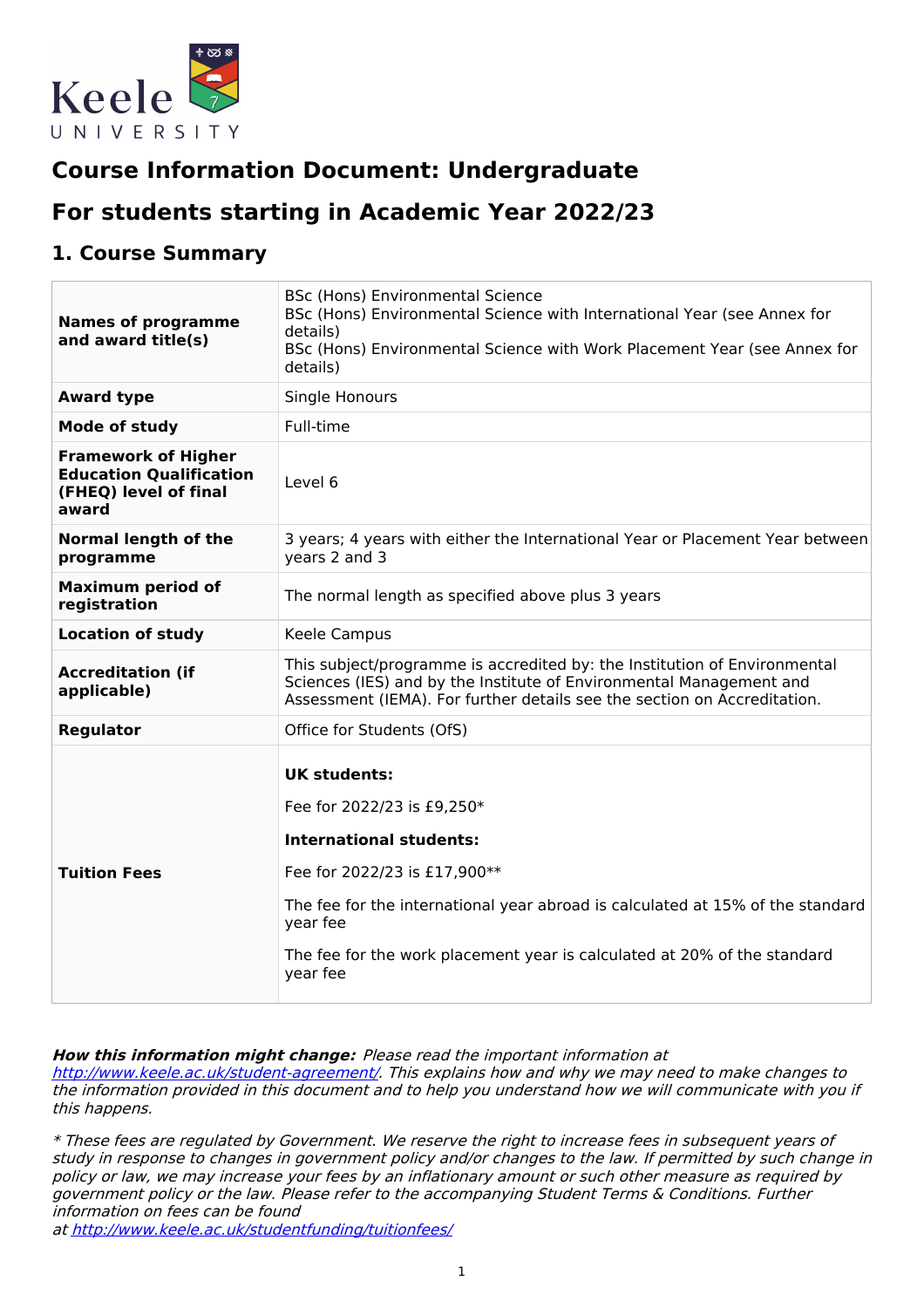\*\* We reserve the right to increase fees in subsequent years of study by an inflationary amount. Please refer to the accompanying Student Terms & Conditions for full details. Further information on fees can be found at <http://www.keele.ac.uk/studentfunding/tuitionfees/>

# **2. What is a Single Honours programme?**

The Single Honours programme described in this document allows you to focus more or less exclusively on this subject. In keeping with Keele's commitment to breadth in the curriculum, the programme also gives you the opportunity to take some modules in other disciplines and in modern foreign languages as part of a 360 credit Honours degree. Thus it enables you to gain, and be able to demonstrate, a distinctive range of graduate attributes.

Environmental Science at Keele is offered as a three-year single honours degree programme or as a fouryear, with work placement year or with International Year, degree programme. All pathways will lead to a qualification of BSc Environmental Science. Students taking the work placement year will gain the qualification of BSc Environmental Science *with work placement*, and students taking the international year will gain the qualification of BSc Environmental Science with International Year.

# **3. Overview of the Programme**

The BSc (Hons) degree programme in Environmental Science provides you with a solid grounding in each of the key natural science disciplines (Biology, Ecology, Chemistry, Geology) that underpin this interdisciplinary and highly topical subject area. It aims to provide students with the scientific skills and expertise required to tackle many of the world's major environmental and societal problems such as climate change, food security, water resources, pollution and conservation. The course at Keele draws on the expertise of scientists within the disciplines of life sciences, chemical sciences and geosciences to emphasise the role and importance of scientific understanding and practical skills in the analysis and management of environmental problems. The first year gives students a sound basis and understanding of the core sciences underpinning the field of environmental science (biological sciences, chemical sciences, geosciences); whilst in later years students can choose to specialize or to maintain a broad environmental science portfolio, while maintaining a strong basis in the skills and techniques of the environmental scientist. This degree structure is designed to cater for those students with general interests in the environment and environmental issues, and for those with clear environmental science career aspirations. Environmental Science is an incredibly exciting and relevant subject for today's society with ever-increasing employment prospects and career opportunities.

# **4. Aims of the programme**

The broad aims of the programme are to enable you to:

- Develop a sound scientific understanding of the core natural science disciplines (Biology, Ecology, Chemistry, Geology) that underpin the field of environmental science, irrespective of students' scientific background prior to studying at Keele University, and to be able to apply these to environmental problems;
- Be able to integrate scientific knowledge, and an awareness of social, economic and ethical issues, to address the management of the environment and tackle environmental problems such as climate change, water pollution, water resource scarcity, atmospheric pollution;
- Gain a wide-range of field and laboratory skills, including the ability to carry out independent research, relevant to the investigation of environmental issues;
- Develop to a high professional standard, employability skills in report writing, information technology, numeracy, oral presentation, team work and independent work, problem solving and searching and evaluating literature and related-resources.

# **5. What you will learn**

The intended learning outcomes of the programme (what students should know, understand and be able to do at the end of the programme), can be described under the following headings:

- Subject knowledge and understanding
- Subject specific skills
- Key or transferable skills (including employability skills)

### **Subject knowledge and understanding**

The nature of the course and the wide choice of options available emphasises the inter-disciplinary nature of the degree programme. Core modules aim to provide a grounding in the natural sciences that underpin the field of environmental science, and also stress the interdisciplinary interaction of different facets of sciences in the environment, whilst the range of option modules available enables the individual student to focus their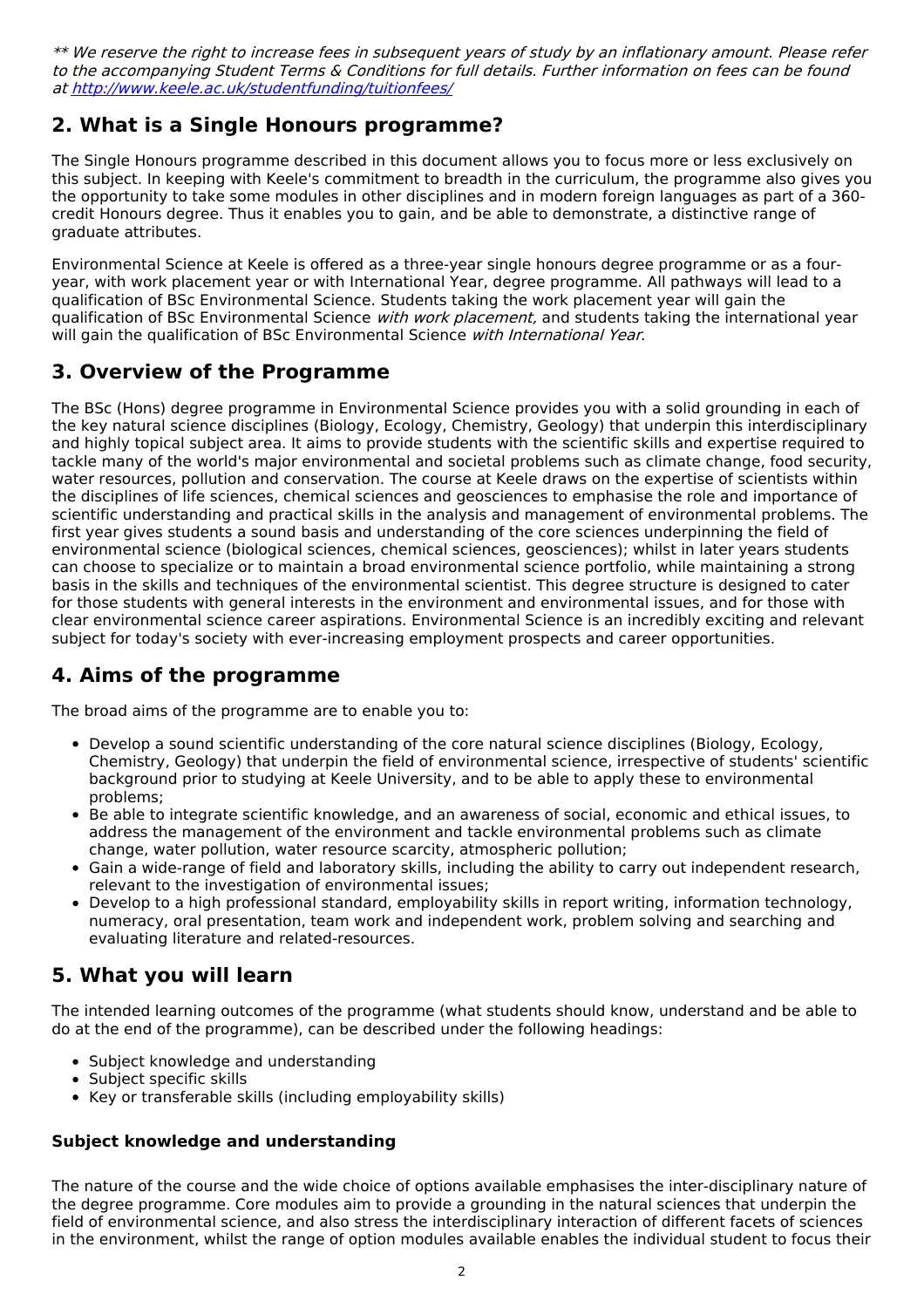interests, or to explore the interaction between the natural and social sciences in the understanding of current environmental issues. Individual module specifications should be consulted for specific information on knowledge and understanding obtained from specific modules within the degree programme.

Core natural science modules will allow successful students to demonstrate knowledge and understanding of:

- the application of the geological, biological, ecological and chemical sciences to environmental science
- fundamental principles of chemistry relevant to the Environmental Sciences
- the application of fundamental chemical principles to a range of applications in environmental chemistry
- the internal structure and composition of the Earth and its development since the formation of the Solar  $\bullet$ System
- the theory of plate tectonics, its manifestation on the Earth's current surface, and the consequences of  $\bullet$ its operation in the geological past
- minerals and the three major subdivisions of rocks in terms of how they are formed and how their properties relate to a variety of environmental science issues
- how rocks and geological events may be dated, both relatively and in terms of the absolute time scale
- the ways in which populations and communities function and interact
- basic theories and concepts in ecology and conservation
- the ecology and environmental issues of a specified ecosystem
- the impact of human activity, particularly resource exploitation on the Earth's surface and near surface  $\bullet$ environments (using well-established principles and examples from the forefront of the discipline)
- pressures and threats on terrestrial and aquatic ecosystems as well as the Earth's climate that are  $\bullet$ related to human activity
- possible options for alternative solutions to environmental problems and their implications for nature  $\bullet$ and society
- environmental management issues in a range of different environments
- the process and application of a range of analytical techniques relevant to the analysis of the composition of different environmental media (including soil, water, vegetation)
- the major components of the Earth's physical-geographic systems, including patterns of variation in the global environment and connections between global systems and local landscapes
- the different types of geographical evidence in order to explain phenomena of the physical environment
- the essential contributions of geoscience to the economic, environmental and cultural needs of Society
- sustainable chemistry within a global context including the use of chemistry in human processes and the associated environmental implications
- the environmental and social responsibilities of organisations including the benefits to businesses to 'green' their operation and ways this can be achieved
- a key multidisciplinary issue/problem reflecting the student's interests at the forefront of Environmental Science

### **Subject specific skills**

The acquisition of subject specific skills is an important part of the Environmental Science programme. Individual module specifications should be consulted for information on subject-specific skills covered within individual modules.

Core natural science modules will allow successful students to demonstrate their ability to:

- carry out and record practical chemistry experiments relevant to the environmental sciences, including the analysis and interpretation of data generated
- describe, explain and apply principles of environmental chemistry and sustainability to investigate and critically appraise case studies, solve problems and interpret data
- observe, collect and analyse data on animal behaviour
- recognise minerals in hand specimen and thin section using a hand lens, petrological microscope and  $\bullet$ related techniques.
- use techniques for the acquisition, interpretation, analysis and visualisation of geoscience data (e.g. geological maps).
- show knowledge and understanding of geological field skills, and be able to synthesise their observations and interpretations within a geological report.
- demonstrate competency in a range of skills necessary for successful study of environmental science in higher education (e.g. numeracy, IT, visual, oral and written communication)
- demonstrate familiarity with a range of ecological and geochemical laboratory and field techniques
- collect, synthesize, evaluate and present environmental (geochemical, ecological, geological) data
- $\bullet$ perform calculations involving simple population dynamics models
- work safely in a scientific laboratory, with awareness of standard methods and procedures and with due regard for risk assessment and relevant health and safety regulations
- apply relevant quantitative techniques to the analysis of environmental problems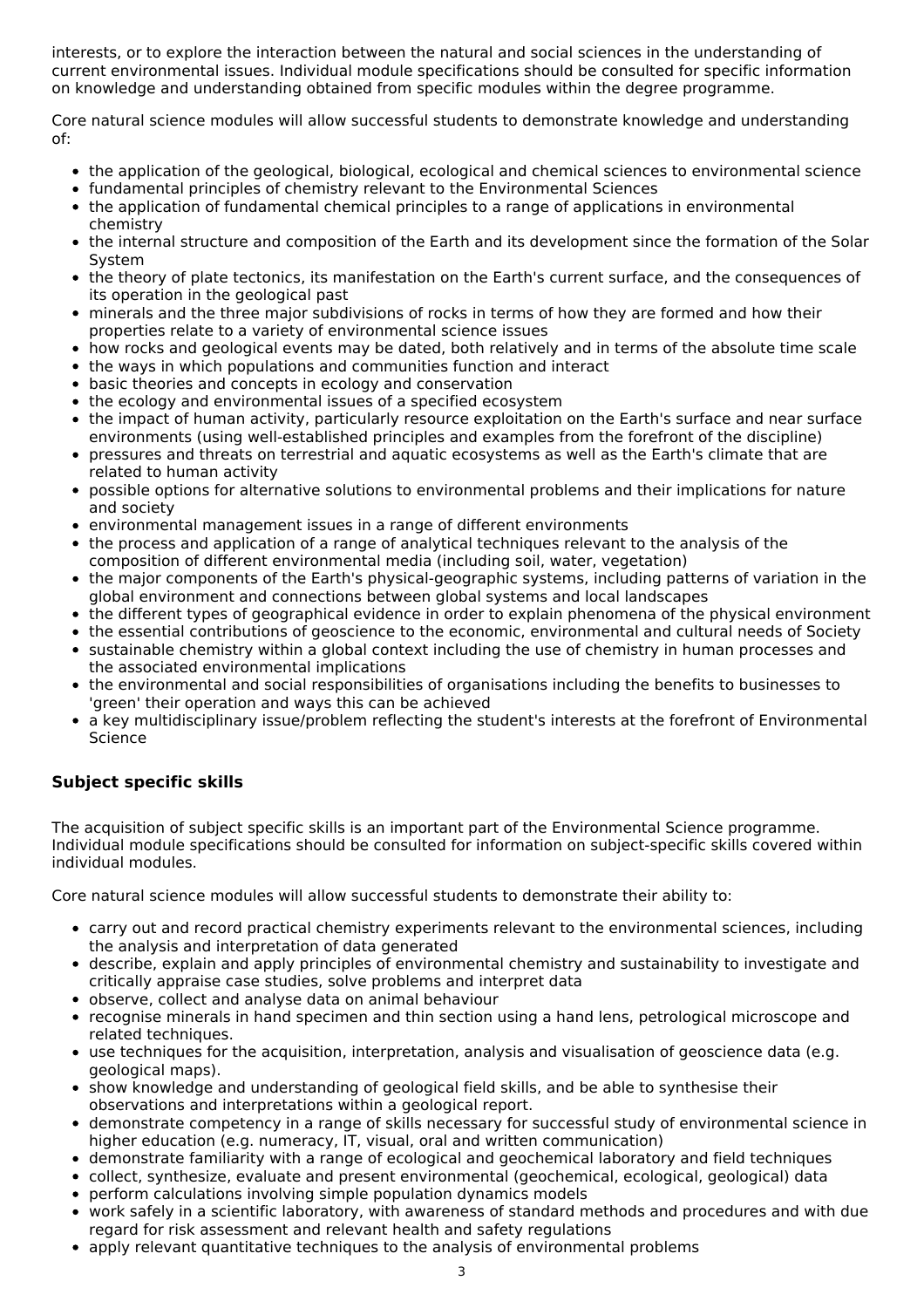- manipulate, analyse and interpret data sets relating to an area of environmental science
- design an achievable piece of research applicable to the field of environmental science, showing an ability to synthesize and interrogate the research literature and evaluate and select appropriate techniques
- integrate biological, geological and chemical aspects of field (and laboratory) study by preparing a report/presentation on investigations of several habitats
- evaluate solutions to problems of managing a disturbed/degraded area
- evaluate possible options for alternative solutions to environmental problems
- demonstrate familiarity with a range of field and laboratory techniques appropriate to Environmental Science investigation
- demonstrate technical appreciation of the process and application of a range of analytical techniques relevant to the analysis of the composition of different environmental media
- $\bullet$ undertake effective fieldwork with due regard for safety, risk assessment, rights of access, relevant health and safety regulations and sensitivity to the impact of investigations on the environment
- apply their own knowledge, skills and experience to an aspect of current Environmental Science research (through the use of established, analytical scientific methods, literature review, data collection and interpretation etc.) and to have developed the skills necessary to exercise own independent analysis, initiative and self-learning

### **Key or transferable skills (including employability skills)**

Successful students will be able to:

- recognise and use subject-specific theories, concepts and principles to make reasoned decisions and solve problems
- analyse, synthesise and summarise data and information critically, including prior research
- collect and integrate several lines of evidence to formulate and test hypotheses, and make critical judgements
- apply knowledge and understanding to address familiar and unfamiliar problems
- assess the merits of contrasting theories, explanations and policies
- recognise the moral and ethical issues of investigations and appreciate the need for professional codes of conduct
- develop an adaptable and flexible approach to study and work
- identify and work towards targets for personal, academic and career development
- take responsibility for their own learning and develop a habit of reflection upon that learning
- develop and sustain effective approaches to learning and study, including time management, flexibility, creativity and intellectual integrity
- communicate effectively to a variety of audiences in written, verbal and graphical forms
- work with numerical data using appropriate qualitative and quantitative techniques, as well as computer software packages
- work effectively with a variety of types of information technology to analyse and present information and data, as well as solve numerical problems
- use the internet as a means of communication and a source of information
- demonstrate competence in spatial awareness and observation
- conduct field and laboratory studies
- reference work in an appropriate manner
- work with information handling and retrieval systems using data from a wide range of sources
- work effectively both as an individual and as part of a group or team, recognising and respecting the viewpoints of others
- sustain motivation to work towards a goal over an extended period of time
- recognise responsibilities as a local, national and international citizen

In addition, students taking the four-year 'with work placement' will develop additional employability skills and will be able to:

- evaluate their own employability skills (via a SWOT Analysis) and develop their own intended learning outcomes (ILOs)
- develop, through practice in the work place, the work-related skills identified through their SWOT analysis and ILOs
- apply academic theory learnt as part of the taught degree to real situations in the work place
- critically evaluate their learning from the work placement
- $\bullet$ explain how the professional environmental sector operates and what skills are needed to develop their career

The additional intended learning outcomes associated with the International Year are included in the Annex.

### **Keele Graduate attributes**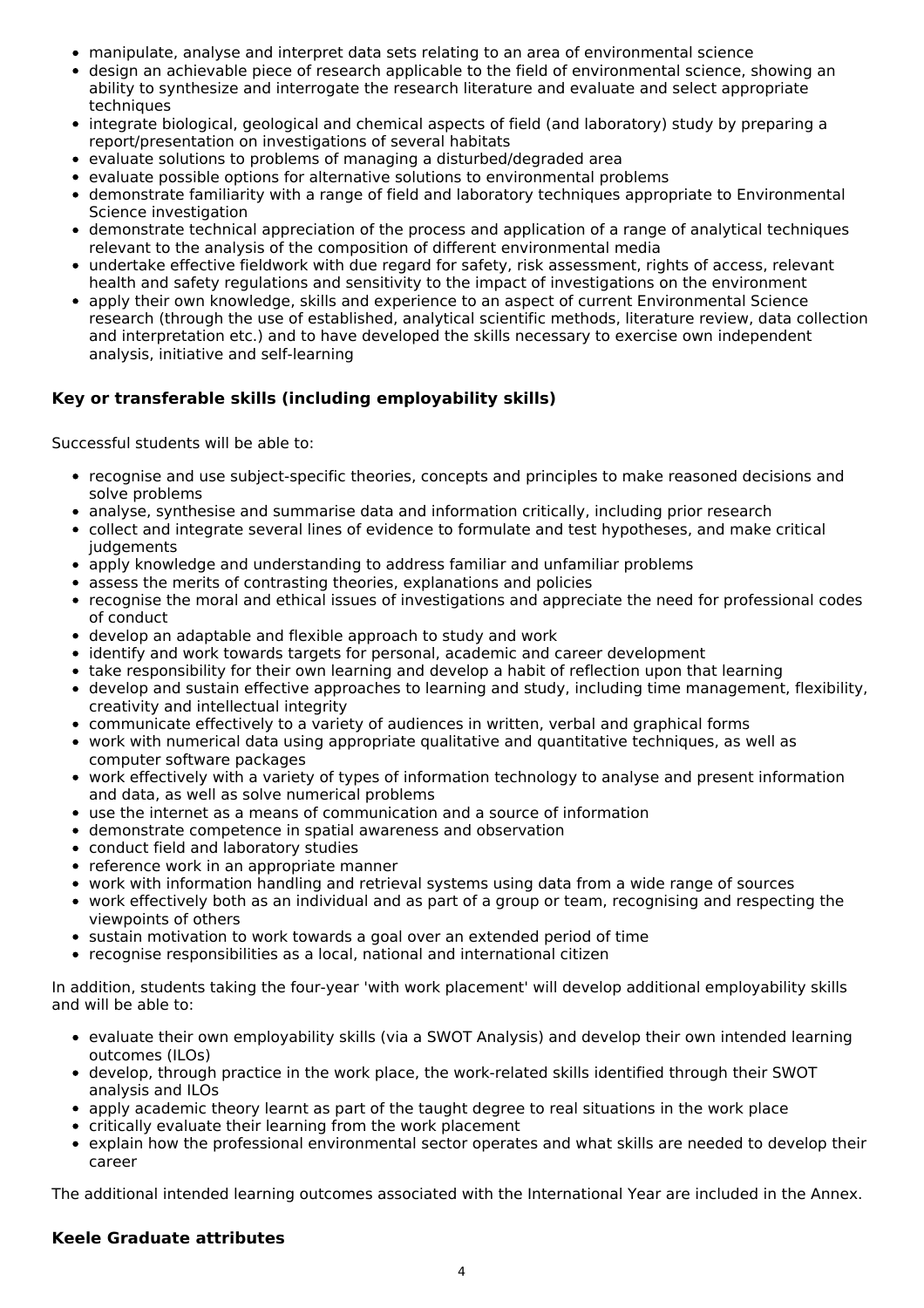Engagement with this programme will enable you to develop your intellectual, personal and professional capabilities. At Keele, we call these our ten Graduate Attributes and they include independent thinking, synthesizing information, creative problem solving, communicating clearly, and appreciating the social, environmental and global implications of your studies and activities. Our educational programme and learning environment is designed to help you to become a well-rounded graduate who is capable of making a positive and valued contribution in a complex and rapidly changing world, whichever spheres of life you engage in after your studies are completed.

Further information about the Keele Graduate Attributes can be found here: <http://www.keele.ac.uk/journey/>

## **6. How is the programme taught?**

Learning and teaching methods used on the programme vary according to the subject matter and level of the module. They include the following:

- Lectures
- Tutorials, seminars and workshops
- Problem-solving classes
- Practical and laboratory classes
- Field courses
- Directed reading
- Group presentations and linked discussion
- Use of e-learning/the Keele Learning Environment (KLE)

Apart from these formal activities, students are also provided with regular opportunities to talk through particular areas of difficulty, and any special learning needs they may have, with their Personal Tutors or module lecturers on a one-to-one basis.

These learning and teaching methods enable students to achieve the learning outcomes of the programme in a variety of ways.

# **7. Teaching Staff**

As Environmental Science is such an interdisciplinary subject, staff that deliver the Environmental Science Programme come from the Schools of Geography, Geology and the Environment, Chemical and Physical Sciences, and Life Sciences, with option modules from other Schools.

There is a strong emphasis throughout the Environmental Science programme on enhancing the student learning experience, as evidenced by the number of environmental staff who hold teaching qualifications, such as the MA in Learning and Teaching in Higher Education, who are Fellows, Senior Fellows and Principals Fellows of the Higher Education Academy (HEA) and who have won awards for their excellence in teaching (e.g., Keele Teaching Excellence Awards, National Teaching Fellowships). Recent curriculum developments within our environmental programmes have been supported by external funds from the Higher Education Academy (HEA) Geography, Earth and Environmental Sciences (GEES) subject centre, the HEA Education for Sustainable Development project and the Higher Education Funding Council for England. Several staff are actively involved with pedagogic research that seeks to identify ways in which the student learning experience within the environmental sciences can be enhanced.

The University will attempt to minimise changes to our core teaching teams, however, delivery of the programme depends on having a sufficient number of staff with the relevant expertise to ensure that the programme is taught to the appropriate academic standard.

Staff turnover, for example where key members of staff leave, fall ill or go on research leave, may result in changes to the programme's content. The University will endeavour to ensure that any impact on students is limited if such changes occur.

# **8. What is the structure of the Programme?**

The academic year runs from September to June and is divided into two semesters. The number of weeks of teaching will vary from programme to programme, but you can generally expect to attend scheduled teaching sessions between the end of September and mid-December, and from mid-January to the end of April. Our degree courses are organised into modules. Each module is usually a self-contained unit of study and each is usually assessed separately with the award of credits on the basis of 1 credit  $= 10$  hours of student effort. An outline of the structure of the programme is provided in the tables below.

There are three types of module delivered as part of your programme. They are:

- Compulsory modules a module that you are required to study on this course;
- Optional modules these allow you some limited choice of what to study from a list of modules;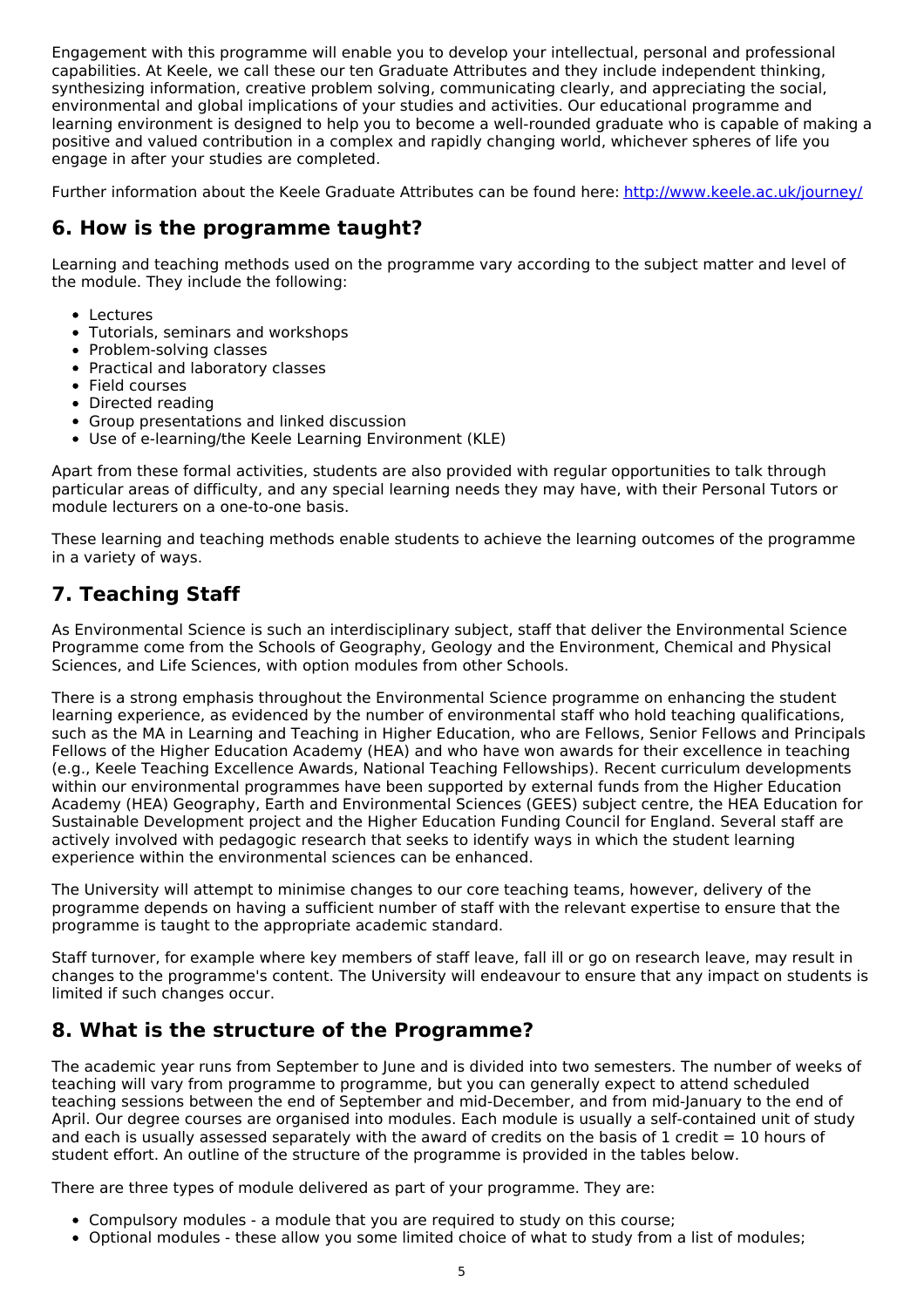Elective modules (Global Challenge Pathways at Level 4) - a choice of modules from different subject areas within the University that count towards the overall credit requirement but not the number of subject-related credits.

A summary of the credit requirements per year is as follows, with a minimum of 90 subject credits (compulsory plus optional) required for each year.

For further information on the content of modules currently offered please visit: <https://www.keele.ac.uk/recordsandexams/modulecatalogue/>

| Year    | <b>Compulsory</b> | <b>Optional</b> |     | <b>Electives</b> |     |
|---------|-------------------|-----------------|-----|------------------|-----|
|         |                   | Min             | Max | Min              | Max |
| Level 4 | 105               | 0               | 15  | Ω                | 15  |
| Level 5 | 60                | 45              | 60  | 0                | 15  |
| Level 6 | 60                | 45              | 60  | 0                | 15  |

### **Module Lists**

### **Level 4**

| <b>Compulsory modules</b>                                     | <b>Module Code</b> | <b>Credits</b> | <b>Period</b> |
|---------------------------------------------------------------|--------------------|----------------|---------------|
| Introductory Environmental Chemistry                          | CHE-10044          | 15             | Semester 1    |
| Introductory Geology for the<br><b>Environmental Sciences</b> | ESC-10045          | 15             | Semester 1    |
| Studying the Environment                                      | ESC-10061          | 15             | Semester 1-2  |
| Academic, Professional and Fieldwork<br><b>Skills</b>         | ESC-10068          | 15             | Semester 1-2  |
| Climate Change: The Scientific and<br>Societal Context        | ESC-10066          | 15             | Semester 2    |
| Ecology and Plant Biology                                     | LSC-10083          | 30             | Semester 2    |

| <b>Optional modules</b>                                | <b>Module Code</b> | <b>Credits</b> | <b>Period</b> |
|--------------------------------------------------------|--------------------|----------------|---------------|
| Fundamentals of Physical Geography                     | ESC-10039          | 15             | Semester 1    |
| Nature, Conservation & Society                         | GEG-10015          | 15             | Semester 1    |
| <b>Why Politics Matters</b>                            | PIR-10038          | 15             | Semester 1    |
| Science & Society                                      | NAT-10001          | 15             | Semester 1-2  |
| People and the Environment                             | ESC-10041          | 15             | Semester 2    |
| Greening Business: Employability and<br>Sustainability | ESC-10043          | 15             | Semester 2    |

### **Compulsory field courses at Level 4**

Please note: field course provision may change depending on factors such as staff availability, staff changes, staff expertise, costs,

student numbers, and other factors outside of our control (earthquakes, volcanic eruptions, disease outbreaks etc.). Locations of 'local area' field days change on a year by year basis.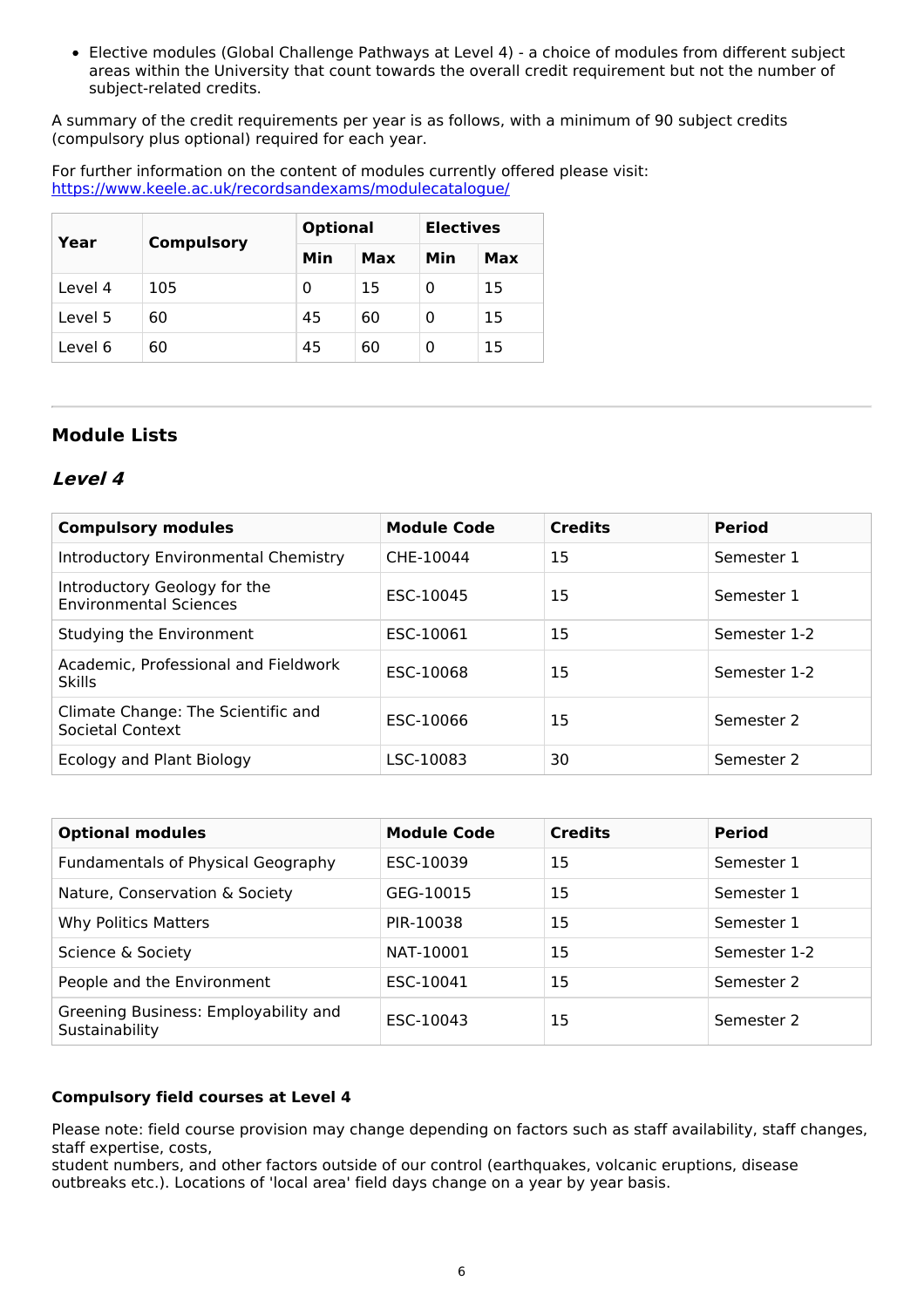| Module                                                             | <b>Typical</b><br>period          | <b>Field course details</b>                                                                                                          |
|--------------------------------------------------------------------|-----------------------------------|--------------------------------------------------------------------------------------------------------------------------------------|
| ESC-10068 Academic,<br>Professional and Fieldwork<br><b>Skills</b> | Semester 2.<br>Easter<br>vacation | Typically includes a residential field trip of 4-6 days in which<br>students apply field approaches appropriate to their discipline. |

### **Global Challenge Pathways (GCPs) - Level 4 (year 1) students only**

Students at Level 4 in 2022/23 have the option of taking a Global Challenge Pathway, which includes one 15 credit module in each year of the degree. Global Challenge Pathways offer students the chance to fulfil an exciting, engaging route of interdisciplinary study. Choosing a pathway, students will be presented with a global issue or 'challenge' which directly relates to societal issues, needs and debates. They will be invited to take part in academic and external facing projects which address these issues, within an interdisciplinary community of students and staff. Students completing a Global Challenge Pathway will receive recognition on their degree certificate.

| <b>Digital</b><br><b>Futures</b>                    | The Digital Futures pathway offers you the opportunity to become an active contributor to<br>current debates, cutting-edge research, and projects with external partners, addressing<br>both the exciting potential and the challenges of disruptive digital transformation across<br>all spheres of life.<br>Part of a diverse and interdisciplinary pathway community, you will engage in exciting,<br>impactful collaborative project work in innovative formats. Engaged in real-world<br>scenarios, you will use digital technology and creativity to promote inclusive, empowering,<br>and sustainable change at local and global levels.<br>Module: A digital life: challenges and opportunities (GCP-10005)                                                               |
|-----------------------------------------------------|-----------------------------------------------------------------------------------------------------------------------------------------------------------------------------------------------------------------------------------------------------------------------------------------------------------------------------------------------------------------------------------------------------------------------------------------------------------------------------------------------------------------------------------------------------------------------------------------------------------------------------------------------------------------------------------------------------------------------------------------------------------------------------------|
| <b>Climate</b><br>Change &<br><b>Sustainability</b> | Through the Climate Change & Sustainability pathway you will develop the skills,<br>understanding and drive to become agents of change to tackle climate change and wider<br>sustainability challenges.<br>You will work with international partners to explore climate change and sustainability in<br>different international contexts; lead your own projects to drive real change in your<br>communities; and be part of educating others to help achieve a more sustainable future.<br>Module: Climate Change & Sustainable Futures: Global Perspectives (GCP-<br>10009)                                                                                                                                                                                                     |
| <b>Social Justice</b>                               | Students on this pathway will embark on a reflective journey drawing upon decolonising,<br>feminist, and ethical perspectives on social justice, forging transformative outputs as<br>agents of change.<br>You will enter a dialogue with local, national, and international partners from Universities,<br>NGOs, International Human Rights Committees. You will engage with key societal<br>challenges, for example Covid 19 as a social crisis with impact on gender and racial<br>identities. The pathway will allow you to monitor and critically evaluate policies and<br>human rights treaties, and produce and disseminate digitally fluent, international and<br>sustainable project findings.<br>Module: Reflections on Social Injustices, Past and Present (GCP-10003) |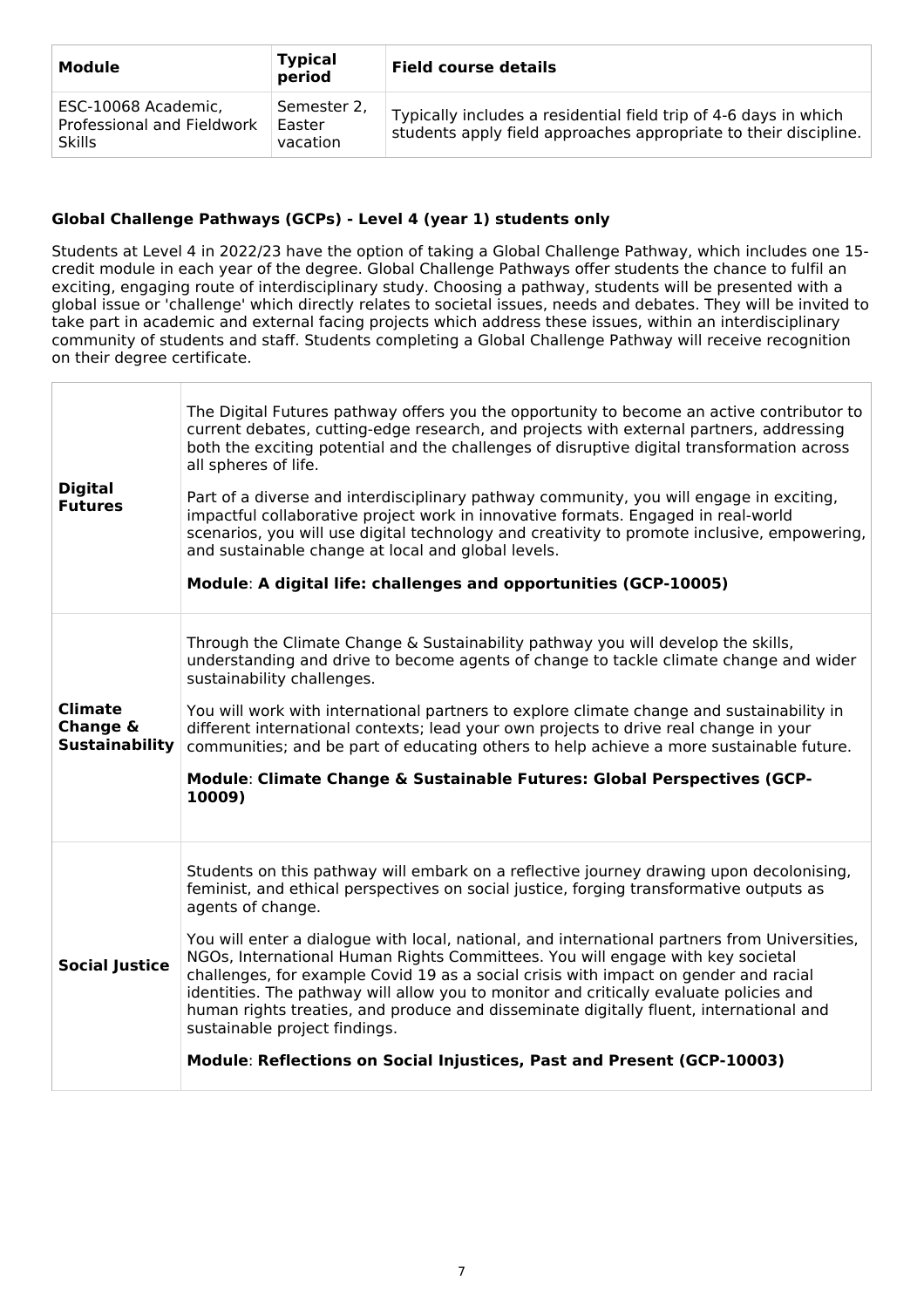| <b>Enterprise &amp;</b><br>the Future of<br><b>Work</b> | If we are to achieve the promise of Sustainable Development Goals, solve the climate<br>crisis and take advantage of the changes that the digital revolution provide, we need to<br>understand the power of enterprise and prepare for future contexts of work, creativity and<br>disruption.<br>Supporting you to be part of future-facing solutions, this pathway will give you the ability<br>to make judgements on the utilisation of resources, labour and capital. It will support you<br>in developing creative, original thinking, allowing you to collaborate on projects that<br>persuade and effect change, setting you up to thrive in future environments of work and<br>innovation.<br>Module: Enterprise and the Future of Work 1 (GCP-10007)                                                                                                                                                                                                                                                                                                                                                   |
|---------------------------------------------------------|----------------------------------------------------------------------------------------------------------------------------------------------------------------------------------------------------------------------------------------------------------------------------------------------------------------------------------------------------------------------------------------------------------------------------------------------------------------------------------------------------------------------------------------------------------------------------------------------------------------------------------------------------------------------------------------------------------------------------------------------------------------------------------------------------------------------------------------------------------------------------------------------------------------------------------------------------------------------------------------------------------------------------------------------------------------------------------------------------------------|
| <b>Global Health</b><br><b>Challenges</b>               | By taking the global health challenge pathway you will develop solutions to improve the<br>health and quality of life for particular people and communities, engaging with these<br>groups to co-design interventions.<br>This pathway will provide you with skills that go beyond a focus on health and will allow<br>you to develop your ability to work in a team and lead change in society. The knowledge,<br>skills and work experience will complement your core degree and enhance your career<br>opportunities and graduate aspirations.<br>Module: Key concepts and challenges in global health (GCP-10001)                                                                                                                                                                                                                                                                                                                                                                                                                                                                                          |
| Languages &<br><b>Intercultural</b><br><b>Awareness</b> | By choosing modules from this pathway, will develop a practical knowledge of a specific<br>language, allowing you to graduate with an enhanced degree title, or develop skills to<br>teach English as a Foreign Language. You will meet and communicate with speakers<br>different linguistic and cultural communities, ranging from students at partner universities<br>in Japan and China, to refugees in Hanley, and develop an understanding of how<br>languages and cultures interact.<br>This pathway explores the power of language as a force both for breaking down and<br>building cultural and political barriers - words can be weapons as well as bridges. You will<br>examine how language is used, examine linguistic choices and how these impact on<br>intercultural understanding. Throughout the pathway we also examine the practice of<br>communication across cultural contexts, exploring cultural differences such as the<br>language of ethnicity and gender.<br>Modules: you will be able to select from either a Modern Language of your<br>choice OR Certificate in TESOL Level 1. |

# **Level 5**

| <b>Compulsory modules</b>                                                              | <b>Module Code</b> | <b>Credits</b> | <b>Period</b> |
|----------------------------------------------------------------------------------------|--------------------|----------------|---------------|
| Human Impact on the Environment,<br>scientific perspectives                            | ESC-20017          | 15             | Semester 1    |
| Environmental Impact Assessment:<br>practical geographical and environmental<br>skills | ESC-20108          | 15             | Semester 1    |
| <b>Environmental Analytical Methods</b>                                                | ESC-20032          | 15             | Semester 2    |
| Geographical and Environmental Field<br><b>Skills</b>                                  | ESC-20106          | 15             | Semester 2    |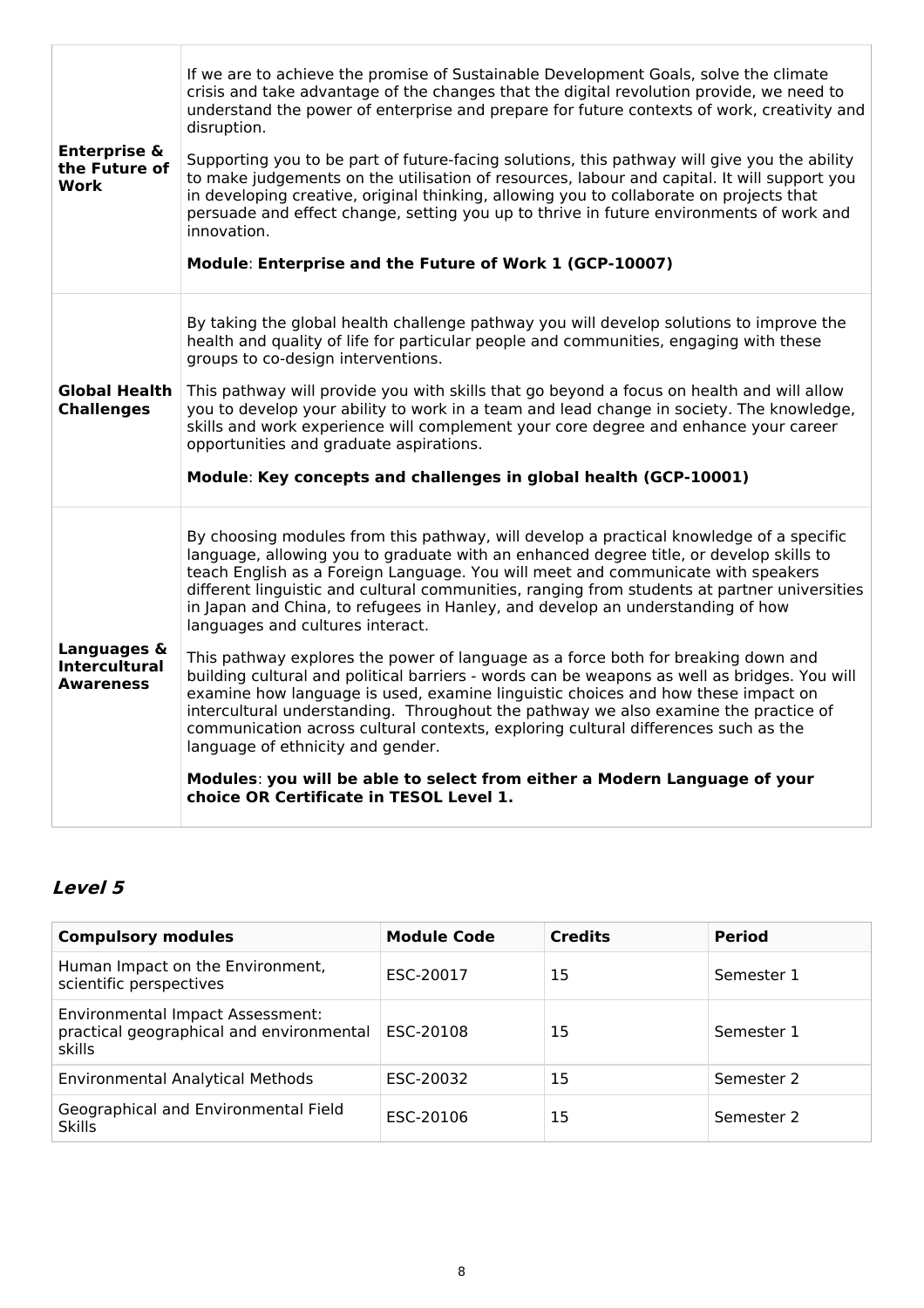| <b>Optional modules</b>                                | <b>Module Code</b> | <b>Credits</b> | <b>Period</b> |
|--------------------------------------------------------|--------------------|----------------|---------------|
| Regional Landsystems                                   | ESC-20030          | 15             | Semester 1    |
| Palaeoclimatology and Quaternary<br><b>Studies</b>     | ESC-20036          | 15             | Semester 1    |
| Cartography and Geographic Information<br>Science      | ESC-20102          | 15             | Semester 1    |
| Employability Training: Engaging with the<br>Workplace | ESC-20092          | 15             | Semester 1-2  |
| Interdisciplinary Perspectives on Wicked<br>Problems   | NAT-20007          | 15             | Semester 1-2  |
| Sustainable Chemistry                                  | CHE-20032          | 15             | Semester 2    |
| Geoscience and Society                                 | ESC-20037          | 15             | Semester 2    |
| <b>Biodiversity Crisis</b>                             | LSC-20093          | 15             | Semester 2    |

#### **Compulsory field courses at Level 5**

Please note: field course provision may change depending on factors such as staff availability, staff changes, staff expertise, costs,

student numbers, and other factors outside of our control (earthquakes, volcanic eruptions, disease outbreaks etc.). Locations of 'local area' field days change on a year by year basis.

| Module                  | <b>Typical</b><br>period | <b>Field course details</b>                                     |
|-------------------------|--------------------------|-----------------------------------------------------------------|
| ESC-20106 Geographical  | Semester 2.              | Residential field course of typically 6-8 days - past locations |
| and Environmental Field | Easter                   | include options for the Lake District in the UK or the south of |
| <b>Skills</b>           | vacation                 | France.                                                         |

### **Level 6**

| <b>Compulsory modules</b>         | <b>Module Code</b> | <b>Credits</b> | <b>Period</b> |
|-----------------------------------|--------------------|----------------|---------------|
| Ecotoxicology and Risk Assessment | ESC-30056          | 15             | Semester 1    |
| <b>Dissertation</b>               | ESC-30047          | 30             | Semester 1-2  |
| The Science of Soil               | ESC-30058          | 15             | Semester 2    |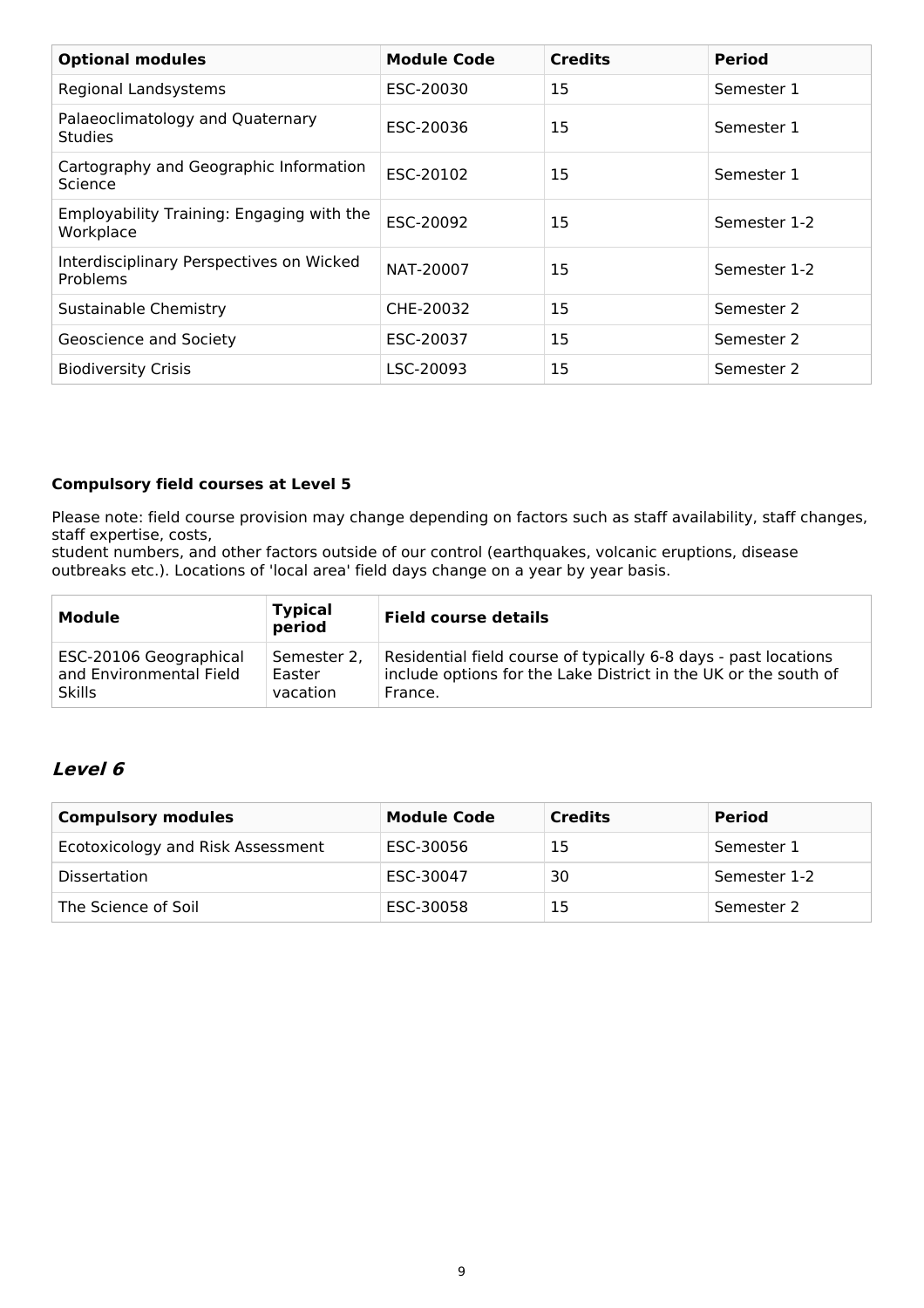| <b>Optional modules</b>                                         | <b>Module Code</b> | <b>Credits</b> | <b>Period</b> |
|-----------------------------------------------------------------|--------------------|----------------|---------------|
| <b>Glaciers and Glacial Geomorphology</b>                       | ESC-30006          | 15             | Semester 1    |
| <b>Natural Hazards</b>                                          | ESC-30009          | 15             | Semester 1    |
| Global Environmental Change                                     | ESC-30018          | 15             | Semester 1    |
| Clean Technology                                                | ESC-30040          | 15             | Semester 1    |
| <b>Applied GIS</b>                                              | ESC-30044          | 15             | Semester 1    |
| Economic Development and<br><b>Environmental Transformation</b> | GEG-30016          | 15             | Semester 1    |
| Animals and Society                                             | GEG-30021          | 15             | Semester 1    |
| <b>Conservation Biology</b>                                     | LSC-30043          | 15             | Semester 1    |
| Insect Ecology and Pest Management                              | LSC-30070          | 15             | Semester 1    |
| <b>Sustainability Consultancy</b>                               | ESC-30060          | 15             | Semester 1-2  |
| <b>Hydrological and Engineering Geology</b>                     | ESC-30022          | 15             | Semester 2    |
| <b>Coastal Environments</b>                                     | ESC-30027          | 15             | Semester 2    |
| Rural Geographies                                               | GEG-30020          | 15             | Semester 2    |
| Animal Welfare                                                  | LSC-30072          | 15             | Semester 2    |
| Plant Science and Sustainability                                | LSC-30076          | 15             | Semester 2    |

**Field courses:** The field courses undertaken during the third year will depend on the modules chosen. It should be noted that for many students their Dissertation work is likely to include a significant amount of fieldwork.

# **9. Final and intermediate awards**

Credits required for each level of academic award are as follows:

| <b>Honours</b><br><b>Degree</b>                     | 360<br>$c$ redits $ $ | You will require at least 120 credits at levels 4, 5 and 6<br>You must accumulate at least 270 credits in your main subject (out of 360 credits<br>overall), with at least 90 credits in each of the three years of study*, to graduate<br>with a named single honours degree in this subject.<br>*An exemption applies for students transferring from a Combined Honours<br>programme - see point 3.4 here: https://www.keele.ac.uk/regulations/regulationc3/ |
|-----------------------------------------------------|-----------------------|----------------------------------------------------------------------------------------------------------------------------------------------------------------------------------------------------------------------------------------------------------------------------------------------------------------------------------------------------------------------------------------------------------------------------------------------------------------|
| Diploma in<br><b>Higher</b><br><b>Education</b>     | 240<br>credits        | You will require at least 120 credits at level 4 or higher and at least 120 credits at<br>level 5 or higher                                                                                                                                                                                                                                                                                                                                                    |
| <b>Certificate</b><br>in Higher<br><b>Education</b> | 120<br>credits        | You will require at least 120 credits at level 4 or higher                                                                                                                                                                                                                                                                                                                                                                                                     |

**International Year option:** in addition to the above students must pass a module covering the international year in order to graduate with a named degree including the 'international year' wording. Students who do not complete, or fail the international year, will be transferred to the three-year version of the programme.

**Work Placement Year option:** in addition to the above students must pass a non-credit bearing module covering the work placement year in order to graduate with a named degree including the 'with Work Placement Year' wording. Students who do not complete, or fail the work placement year, will be transferred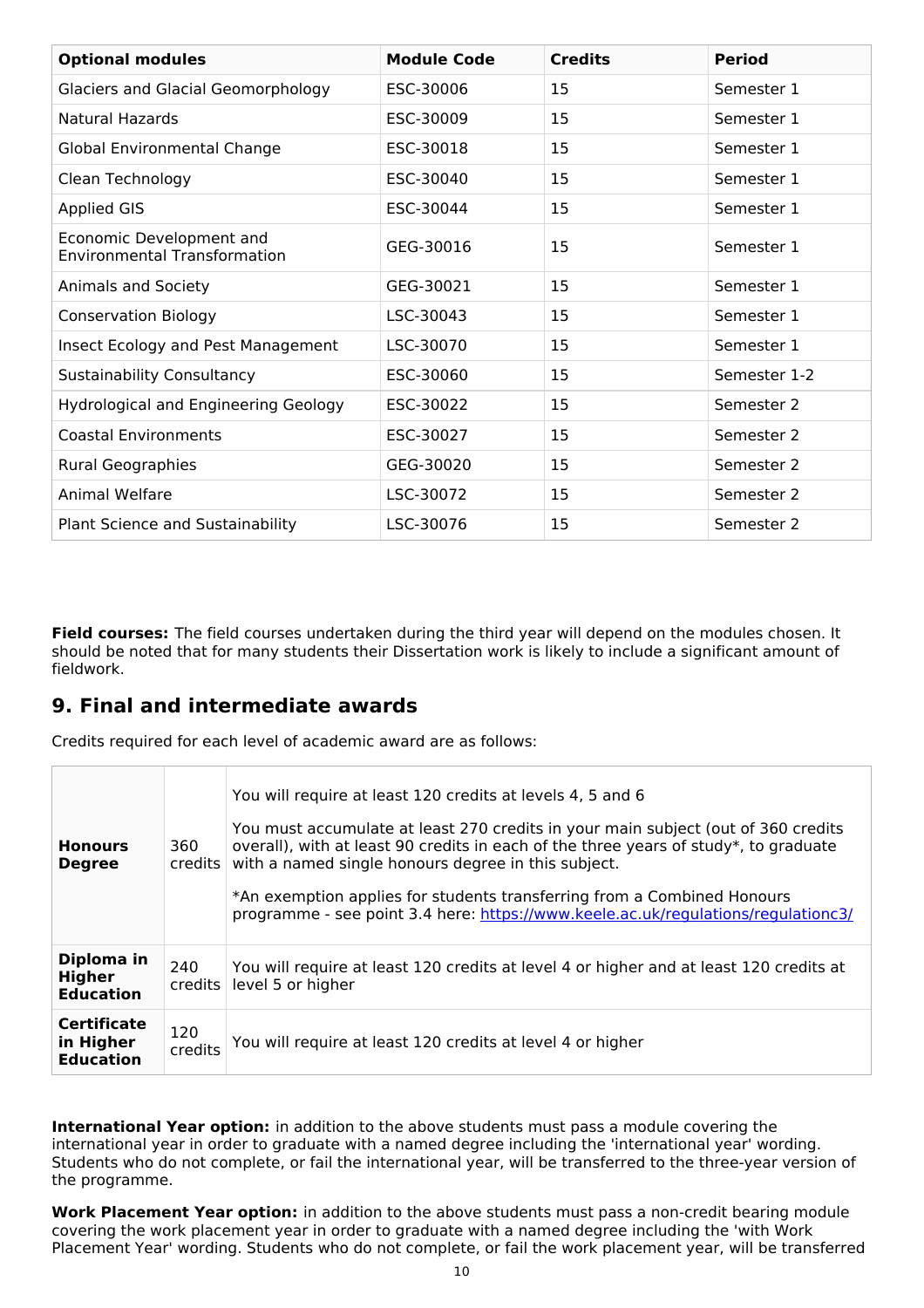# **10. How is the Programme Assessed?**

The wide variety of assessment methods used on this programme at Keele reflects the broad range of knowledge and skills that are developed as you progress through the degree programme. Teaching staff pay particular attention to specifying clear assessment criteria and providing timely, regular and constructive feedback that helps to clarify things you did not understand and helps you to improve your performance. The following list is representative of the variety of assessment methods used on your programme:

- **Unseen closed and open book examinations** in different formats test students' knowledge and understanding of the subject. Examinations may consist of essay, short answer and/or multiple choice questions.
- **Technical reports** require you to describe the process and progress of a scientific investigation, including engagement with and analysis of scientific data, and present this is a clear and concise format. Some technical reports may require you to make recommendations.
- **Poster presentations:** enable students to develop their communication skills and summarize the findings of their research in a clear, concise, visual and professional format. Posters may be presented in the form of a 'conference-style' presentation session whereby students give an oral summary of their work. Posters may be completed in small groups or as individuals.
- **Oral presentations** assess individual students' subject knowledge and understanding. They also test their ability to work effectively as members of a team, to communicate what they know orally and visually, and to reflect on these processes as part of their own personal development.
- **Field Course Portfolios** document a range of activities and exercises undertaken in the field, either individually or in small groups.
- **Field Notebooks** allow you to document and record your field-based observations, including the use of field sketching, to enable you to better understand the unfamiliar field environment in which you are working in.
- **Reflective Diaries** enable you to critically reflect on your learning experiences, for example as part of a work placement experience.You are assessed on the quality of this reflection and on your ability to respond constructively to the challenges and difficulties you encounter in the process of your own creative development and learning.
- **Essays** allow you to demonstrate your ability to articulate ideas clearly using argument and reasoning skills and with close reference to the contexts and critical concepts covered in the modules. Essays also develop and demonstrate research and presentation skills (including appropriate scholarly referencing).
- **Briefing notes** allow you to condense information into a format that would be understandable by a non-specialist, often with a view to summarising the current state of a field and its implications.
- **Laboratory reports** structured proformas and full lab reports are formal summaries of work carried out in the laboratory and test your understanding of the practical aspects of the programme and develop the skills necessary to enable students to present and analyse their results.
- **Class tests** taken either conventionally or online via the Keele Learning Environment (KLE) assess your subject knowledge and their ability to apply it in a more structured and focused way.
- **Dissertations** enable you to explore in depth an area of particular interest through a substantial piece of focused research and writing, and test your ability to formulate and answer research questions.
- **Research projects and reports** test your knowledge of different research methodologies and the limits and provisional nature of knowledge. They also enable you to demonstrate your ability to formulate research questions and to answer them using appropriate methods.
- **Peer assessment:** in some cases students will be involved in marking other students' work, usually with a prescriptive marking guide. This helps you to appreciate where marks are gained and lost and gives you the opportunity to see the common mistakes made by other students.
- **Reviews** of other scholars' work test your ability to identify and summarise the key points of a text and to evaluate the quality of arguments and the evidence used to support them. In the case of work based on empirical research, reviews also assess your knowledge of research methodologies and your ability to make critical judgements about the appropriateness of different strategies for collecting and analysing data.

There is particular emphasis on forms of assessment such as report writing and oral presentations of direct relevance to future employment avenues.

Marks are awarded for summative assessments designed to assess your achievement of learning outcomes. You will also be assessed formatively to enable you to monitor your own progress and to assist staff in identifying and addressing any specific learning needs. Feedback, including guidance on how you can improve the quality of your work, is also provided on all summative assessments within three working weeks of submission, unless there are compelling circumstances that make this impossible, and more informally in the course of tutorial and seminar discussions.

# **11. Contact Time and Expected Workload**

This contact time measure is intended to provide you with an indication of the type of activity you are likely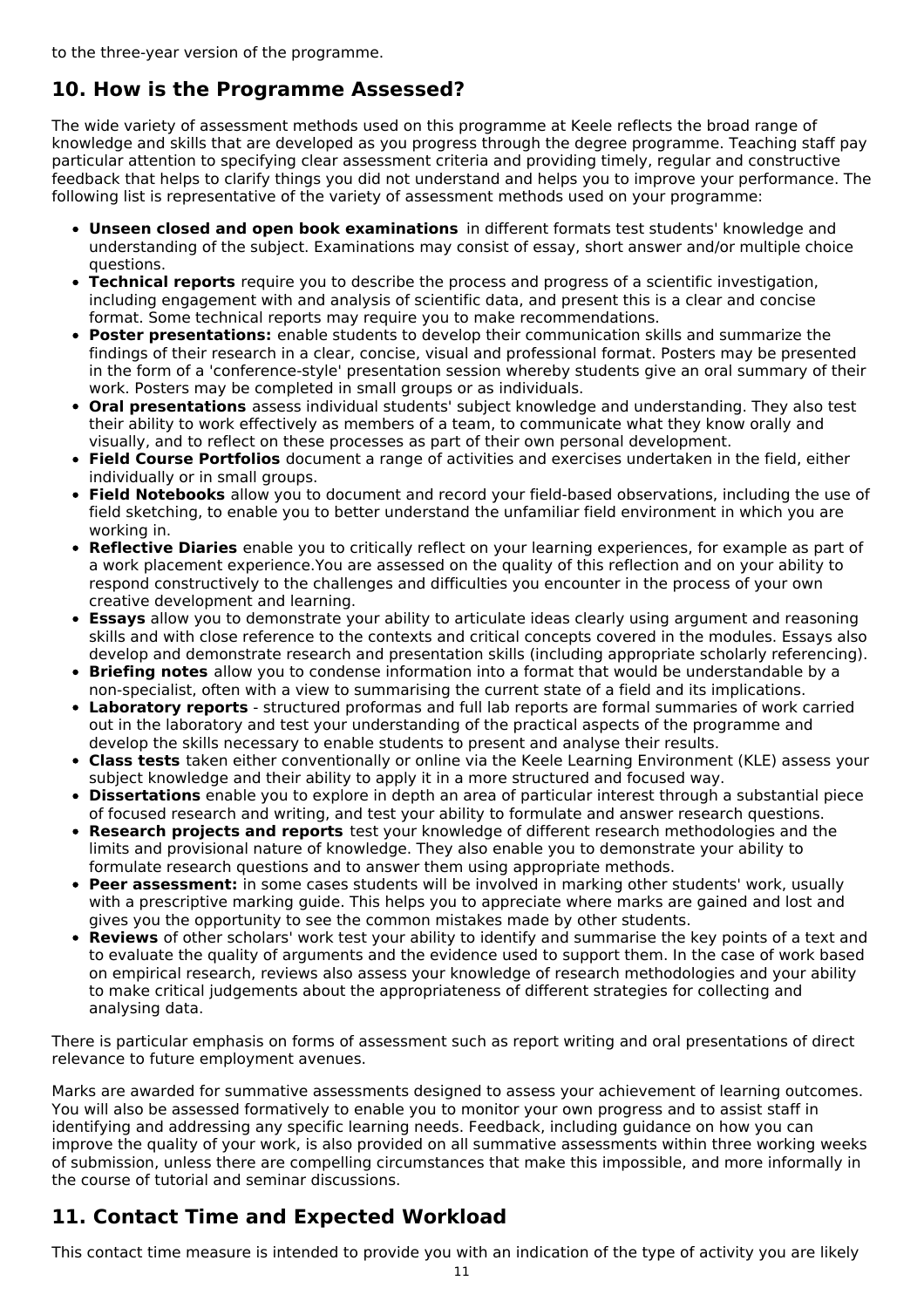to undertake during this programme. The data is compiled based on module choices and learning patterns of students on similar programmes in previous years. Every effort is made to ensure this data is a realistic representation of what you are likely to experience, but changes to programmes, teaching methods and assessment methods mean this data is representative and not specific.

Undergraduate courses at Keele contain an element of module choice; therefore, individual students will experience a different mix of contact time and assessment types dependent upon their own individual choice of modules. The figures below are an example of activities that a student may expect on your chosen course by year stage of study. Contact time includes scheduled activities such as: lecture, seminar, tutorial, project supervision, demonstration, practical classes and labs, supervised time in labs/workshop, fieldwork and external visits. The figures are based on 1,200 hours of student effort each year for full-time students.

### **Activity**

|                     | <b>Scheduled learning and teaching</b><br>activities | <b>Guided independent</b><br><b>Study</b> | <b>Placements</b> |
|---------------------|------------------------------------------------------|-------------------------------------------|-------------------|
| Year 1 (Level<br>4) | 20%                                                  | 80%                                       | 0%                |
| Year 2 (Level<br>5) | 25%                                                  | 75%                                       | 0%                |
| Year 3 (Level<br>6) | 16%                                                  | 84%                                       | 0%                |

# **12. Accreditation**

This programme is accredited by the Institution of Environmental Sciences (IES) and by the Institute of Environmental Management and Assessment (IEMA). Students enrolled on IES accredited programmes may apply for Student Membership of the IES which provides a range of benefits: <http://www.ies-uk.org.uk>

# **13. University Regulations**

The University Regulations form the framework for learning, teaching and assessment and other aspects of the student experience. Further information about the University Regulations can be found at: <http://www.keele.ac.uk/student-agreement/>

If this programme has any exemptions, variations or additions to the University Regulations these will be detailed in an Annex at the end of this document titled 'Programme-specific regulations'.

Students should note that it is not possible to take both the Work Placement Year and International Year options.

A student who has completed a semester abroad will not normally be eligible to transfer onto the International Year option.

# **14. Other Learning Opportunities**

### **Study abroad (semester)**

Students on the programme have the potential opportunity to spend a semester abroad in their second year studying at one of Keele's international partner universities.

Exactly which countries are available depends on the student's choice of degree subjects. An indicative list of countries is on the website (<http://www.keele.ac.uk/studyabroad/partneruniversities/>); however this does not guarantee the availability of study in a specific country as this is subject to the University's application process for studying abroad.

No additional tuition fees are payable for a single semester studying abroad but students do have to bear the costs of travelling to and from their destination university, accommodation, food and personal costs. Depending on the destination they are studying at additional costs may include visas, study permits, residence permits, and compulsory health checks. Students should expect the total costs of studying abroad to be greater than if they study in the UK, information is made available from the Global Education Team throughout the process, as costs will vary depending on destination.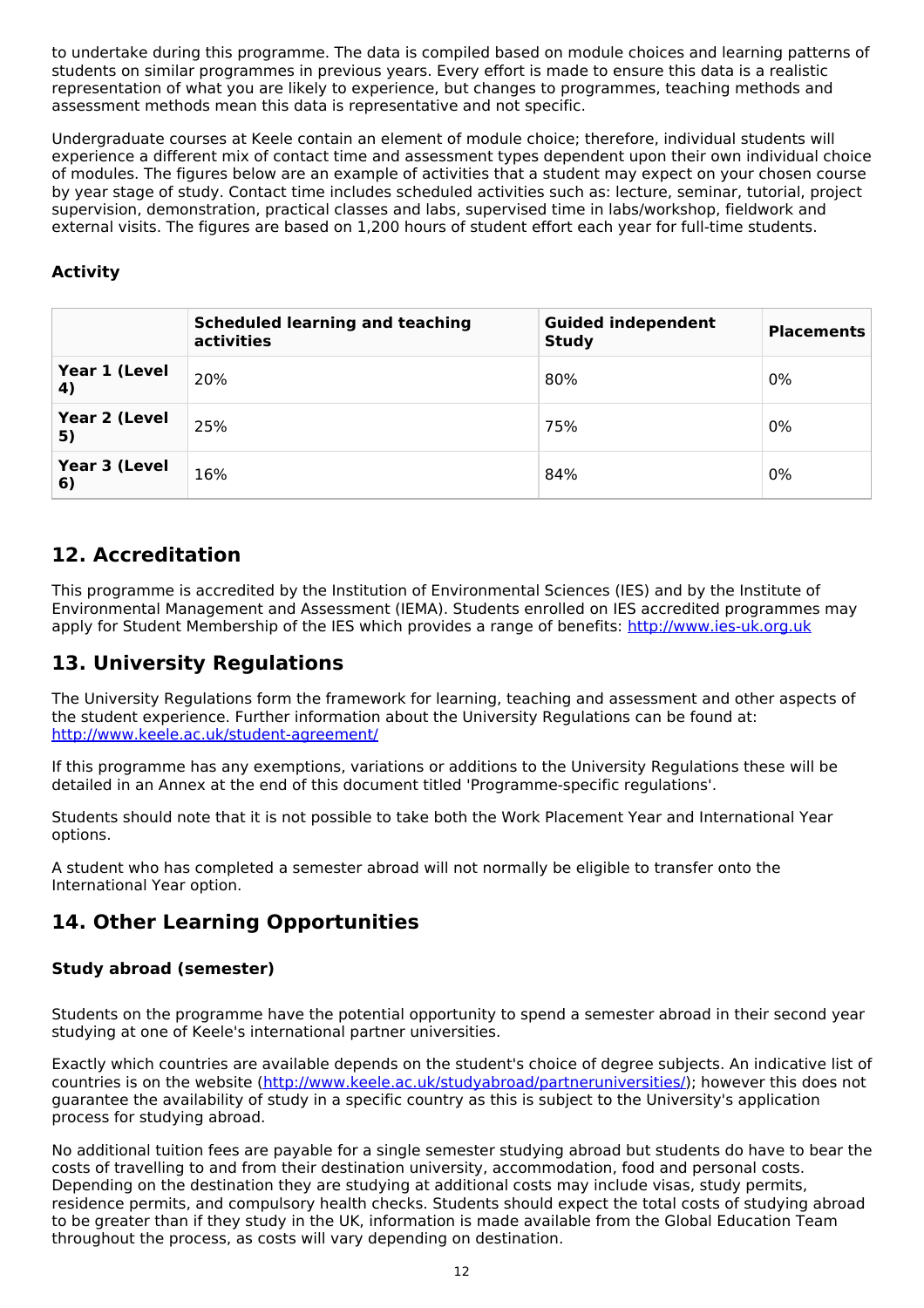Whilst students are studying abroad any Student Finance eligibility will continue, where applicable students may be eligible for specific travel or disability grants. Students who meet external eligibility criteria may be eligible for grants as part of this programme. Students studying outside of this programme may be eligible for income dependent bursaries at Keele. Students travel on a comprehensive Keele University insurance plan, for which there are currently no additional charges. Some governments and/or universities require additional compulsory health coverage plans; costs for this will be advised during the application process.

#### **Study Abroad (International Year)**

A summary of the International Year, which is a potential option for students after completion of year 2 (Level 5), is provided in the Annex for the International Year.

#### **Work Placement Year**

A summary of the Work Placement Year, which is a potential option for students after completion of year 2 (Level 5), is provided in the Annex for the Work Placement Year.

#### **Fieldwork**

Fieldwork is an essential part of an environmental scientist's training, providing both the opportunity to acquire and practice field-based skills, to develop skills of observation and recording and to work as effective members of a team. Keele is ideally located to be able to integrate a large component of field work into its environmental science programmes with a wide range of habitats in easy reach, including the Keele campus itself with its lake system and extensive woodlands, in addition to the mining and industrial heritage of the local area providing ideal opportunities for the study of the impact of these activities on the environment. The field courses in the second year provide the opportunity to investigate environmental science and management issues and environmental change within an unfamiliar environment. Students are also encouraged to make the most of other opportunities for field work with external organisations such as Operation Wallacea, which can form part of students third year independent project work.

# **15. Additional Costs**

#### **Environmental Science - Field Course Costs**

All students will do mandatory field courses as part of their degree programme. There is a range of field courses and these are provided at no cost. Independent project work carried out by students for their Dissertation may be associated with additional costs.

The University provides significant financial support for the compulsory fieldwork elements of the degree programme and the costs of travel and accommodation for compulsory field courses are fully paid for by the University up to and including Year 2.

ALL Environmental Science students undertake an independent research project in their final year, which MAY include fieldwork. Students are responsible for organising their own transport and accommodation as well as paying any costs incurred whilst carrying out fieldwork. These costs are extremely variable as they are dependent on where the student carries out their project. Costs are minimal if the project work is undertaken in the students' local area.

#### **IMPORTANT:**

Students are expected to have adequate clothing for field trips. We reserve the right to change the venues of field courses due to both cost and academic considerations. Some field courses are fully or partly catered for. Others are self-catered and students are expected to purchase meals (e.g. lunch and/or evening meal).

| <b>Activity</b>                                                | <b>Estimated Cost</b> |
|----------------------------------------------------------------|-----------------------|
| Field courses - compulsory                                     | £0                    |
| Field courses - optional                                       | £0                    |
| Equipment - waterproof clothing and footwear for field courses | £150                  |
| <b>Total estimated additional costs</b>                        | £150                  |

 $NB:$  as detailed in the Programme-Specific Regulations Annex, should you be required to retake the Introductory Environmental Chemistry module you will be charged additional fees.

We try to ensure that core text books are supplied by the library in adequate number or are available as Ebooks. However, students may choose to purchase their own copies of books for ease of access.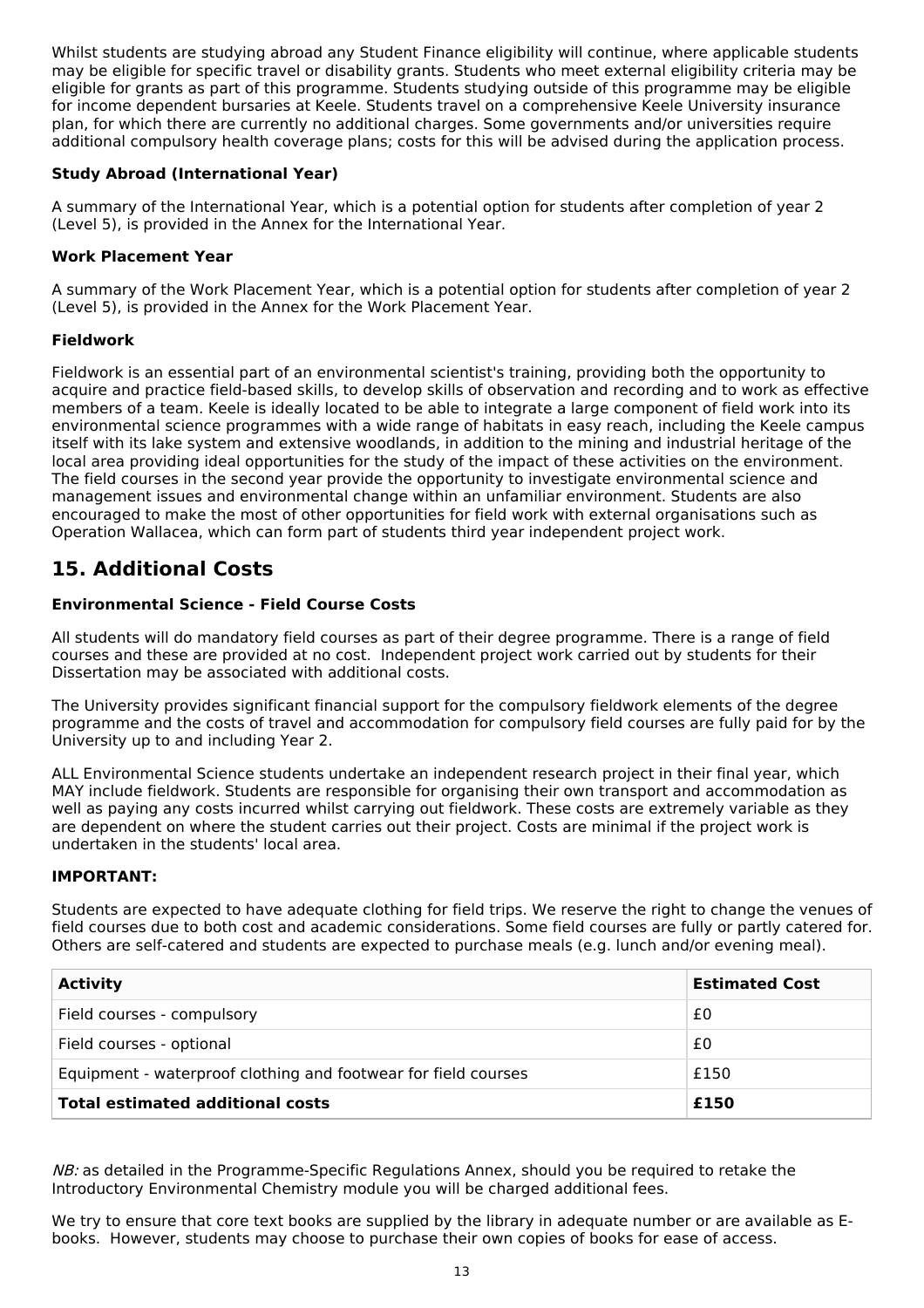These costs have been forecast by the University as accurately as possible but may be subject to change as a result of factors outside of our control (for example, increase in costs for external services). Forecast costs are reviewed on an annual basis to ensure they remain representative. Where additional costs are in direct control of the University we will ensure increases do not exceed 5%.

As to be expected there will be additional costs for inter-library loans and potential overdue library fines, print and graduation. We do not anticipate any further costs for this programme.

# **16. Annex - International Year**

#### **Environmental Science with International Year**

#### **International Year Programme**

Students registered for this Single Honours programme may either be admitted for or apply to transfer during their period of study at Level 5 to the International Year option. Students accepted onto this option will have an extra year of study (the International Year) at an international partner institution after they have completed Year 2 (Level 5) at Keele.

Students who successfully complete both the second year (Level 5) and the International Year will be permitted to progress to Level 6. Students who fail to satisfy the examiners in respect of the International Year will normally revert to the standard programme and progress to Level 6 on that basis. The failure will be recorded on the student's final transcript.

Study at Level 4, Level 5 and Level 6 will be as per the main body of this document. The additional detail contained in this annex will pertain solely to students registered for the International Year option.

#### **International Year Programme Aims**

In addition to the programme aims specified in the main body of this document, the international year programme of study aims to provide students with:

- 1. Personal development as a student and a researcher with an appreciation of the international dimension of their subject
- 2. Experience of a different culture, academically, professionally and socially

#### **Entry Requirements for the International Year**

Students may apply to the 4-year programme during Level 5. Admission to the International Year is subject to successful application, interview and references from appropriate staff.

The criteria to be applied are:

- Academic Performance (an average of 55% across all modules at Level 5 is required. Students with up to 15 credits of re-assessment who meet the 55% requirement may progress to the International Year. Where no Semester 1 marks have been awarded performance in 1st year marks and ongoing 2nd year assessments are taken into account)
- General Aptitude (to be demonstrated by application for study abroad, interview during the 2nd semester of year 2 (Level 5), and by recommendation of the student's personal tutor, 1st and 2nd year tutors and programme director)

Students may not register for both an International Year and a Placement Year.

#### **Student Support**

Students will be supported whilst on the International Year via the following methods:

- Phone or Skype conversations with Study Abroad tutor, in line with recommended Personal Tutoring meeting points.
- Support from the University's Global Education Team

#### **Learning Outcomes**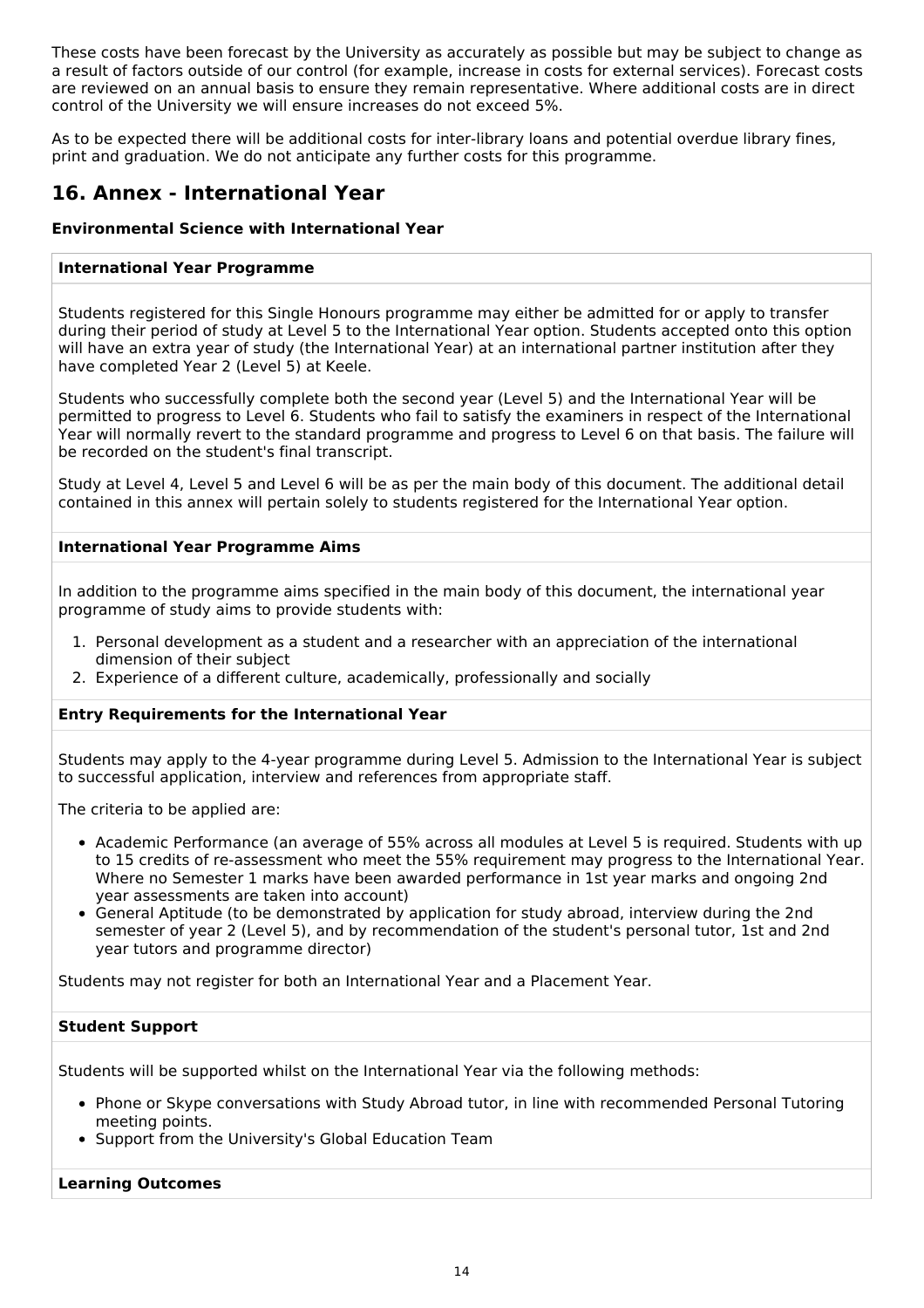In addition to the learning outcomes specified in the main text of the Programme Specification, students who complete a Keele undergraduate programme with International Year will be able to:

- 1. Describe, discuss and reflect upon the cultural and international differences and similarities of different learning environments
- 2. Discuss the benefits and challenges of global citizenship and internationalisation
- 3. Explain how their perspective on their academic discipline has been influenced by locating it within an international setting.
- 4. Apply their experiences abroad to the specific Graduate Attributes associated with their Environmental Science degree programme;
- 5. Integrate, apply and develop fundamental environmental science principles to describe and explain phenomena and solve problems in the context of selected topics within contemporary Environmental Science.

These learning outcomes will all be assessed by the submission of a satisfactory individual learning agreement, the successful completion of assessments at the partner institution and the submission of the reflective portfolio element of the international year module.

#### **Regulations**

Students registered for the International Year are subject to the programme-specific regulations (if any) and the University regulations. In addition, during the International Year, the following regulations will apply:

Students undertaking the International Year must complete 120 credits, which must comprise at least 40% in the student's discipline area.

This may impact on your choice of modules to study, for example you will have to choose certain modules to ensure you have the discipline specific credits required.

Students are barred from studying any module with significant overlap to the Level 6 modules they will study on their return. Significant overlap with Level 5 modules previously studied should also be avoided.

#### **Additional costs for the International Year**

Tuition fees for students on the International Year will be charged at 15% of the annual tuition fees for that year of study, as set out in Section 1. The International Year can be included in your Student Finance allocation, to find out more about your personal eligibility see: [www.gov.uk](http://www.gov.uk/)

Students will have to bear the costs of travelling to and from their destination university, accommodation, food and personal costs. Depending on the destination they are studying at additional costs may include visas, study permits, residence permits, and compulsory health checks. Students should expect the total costs of studying abroad be greater than if they study in the UK, information is made available from the Global Education Team throughout the process, as costs will vary depending on destination.

Students who meet external eligibility criteria may be eligible for grants as part of this programme. Students studying outside of this programme may be eligible income dependent bursaries at Keele.

Students travel on a comprehensive Keele University insurance plan, for which there are currently no additional charges. Some Governments and/or universities require additional compulsory health coverage plans; costs for this will be advised during the application process.

### **17. Annex - Work Placement Year**

#### **Environmental Science with Work Placement Year**

**Work Placement Year summary**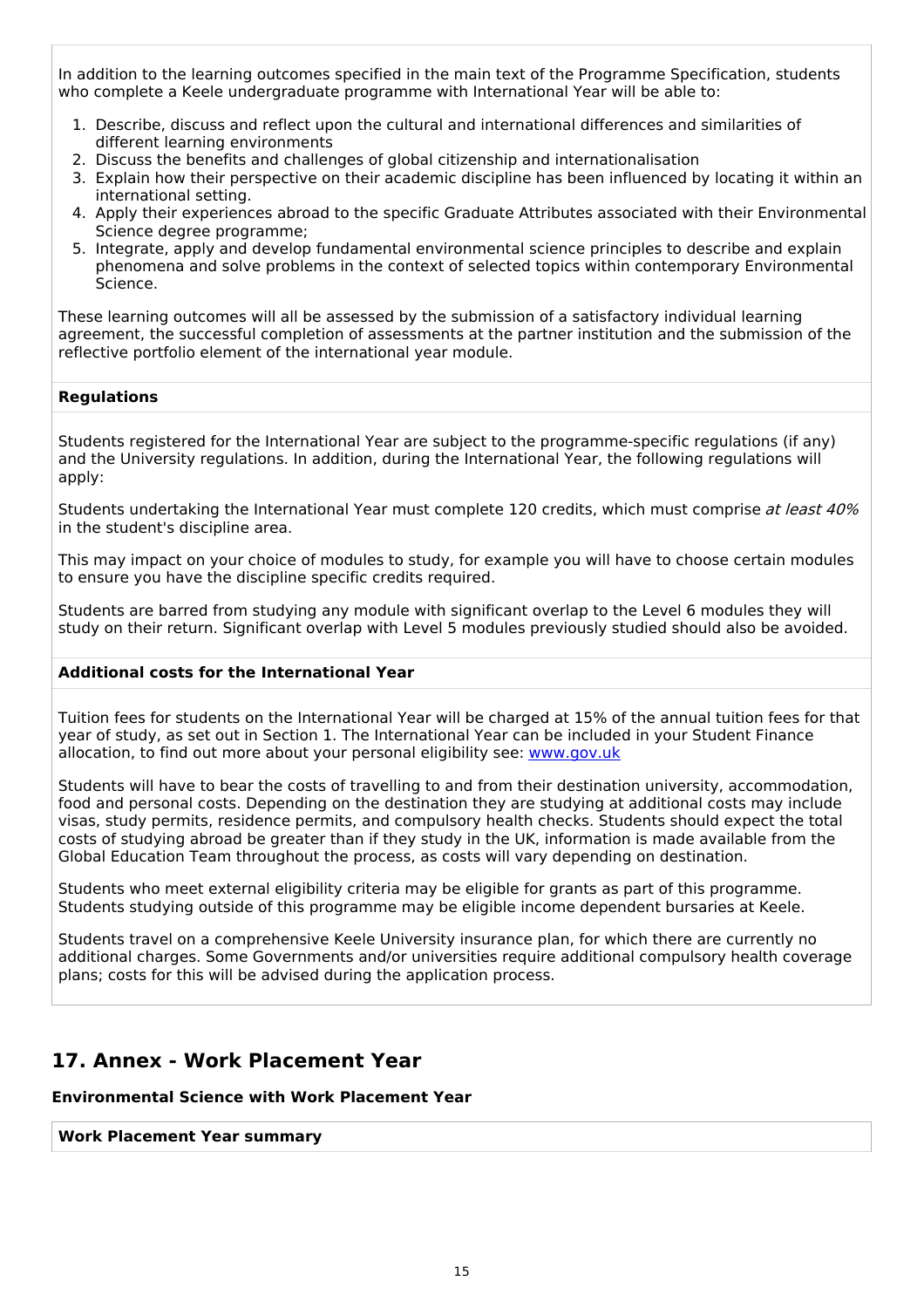Students registered for this programme may either be admitted for or apply to transfer during their studies to the 'with Work Placement Year' option (NB: for Combined Honours students the rules relating to the work placement year in the subject where the placement is organised are to be followed). Students accepted onto this programme will have an extra year of study (the Work Placement Year) with a relevant placement provider after they have completed Year 2 (Level 5) at Keele.

Students who successfully complete both the second year (Level 5) and the Work Placement Year will be permitted to progress to Level 6. Students who fail to satisfactorily complete the Work Placement Year will normally revert to the 3-year programme and progress to Level 6 on that basis. The failure will be recorded on the student's final transcript.

Study at Level 4, Level 5 and Level 6 will be as per the main body of this document. The additional detail contained in this annex will pertain solely to students registered for the Work Placement Year option.

#### **Work Placement Year Programme Aims**

In addition to the programme aims specified in the main body of this document, the Work Placement Year aims to provide students with:

- 1. the opportunity to carry out a long-term work-based learning experience.
- 2. first-hand experience of the work place environment in a role highly relevant to the degree.

#### **Entry Requirements for the Work Placement Year**

Admission to the Work Placement Year is subject to successful application, interview and references from appropriate staff. Students have the opportunity to apply directly for the 4-year 'with work placement year' degree programme, or to transfer onto the 4-year programme at the end of Year-1 and in Year-2 at the end of Semester 1. Students who are initially registered for the 4-year degree programme may transfer onto the 3-year degree programme at any point in time, prior to undertaking the year-long work placement. Students who fail to pass the work placement year, and those who fail to meet the minimum requirements of the work placement year module (minimum 30 weeks full time (1,050 hours), or equivalent, work placement), will be automatically transferred onto the 3-year degree programme.

The criteria to be applied are:

- A good University attendance record and be in 'good academic standing'.
- Passed all Year-1 and Year-2 Semester 1 modules with an overall module average of > 55%
- General Aptitude (to be demonstrated by application(s) to relevant placement providers with prior agreement from the Programme Lead, interview during the 2nd semester of year 2 (Level 5), and by recommendation of the student's personal tutor, 1st and 2nd year tutors and Programme Lead)
- Students undertaking work placements will be expected to complete a Health and Safety checklist prior to commencing their work experience and will be required to satisfy the Health and Safety regulations of the company or organisation at which they are based.
- (International students only) Due to visa requirements, it is not possible for international students who require a Tier 4 Visa to apply for direct entry onto the 4-year with Work Placement Year degree programme. Students wishing to transfer onto this programme should discuss this with student support, the academic tutor for the work placement year, and the Programme Lead. Students should be aware that there are visa implications for this transfer, and it is the student's responsibility to complete any and all necessary processes to be eligible for this programme. There may be additional costs, including applying for a new Visa from outside of the UK for international students associated with a transfer to the work placement programme.

Students may not register for both an International Year and a Work Placement Year.

#### **Student Support**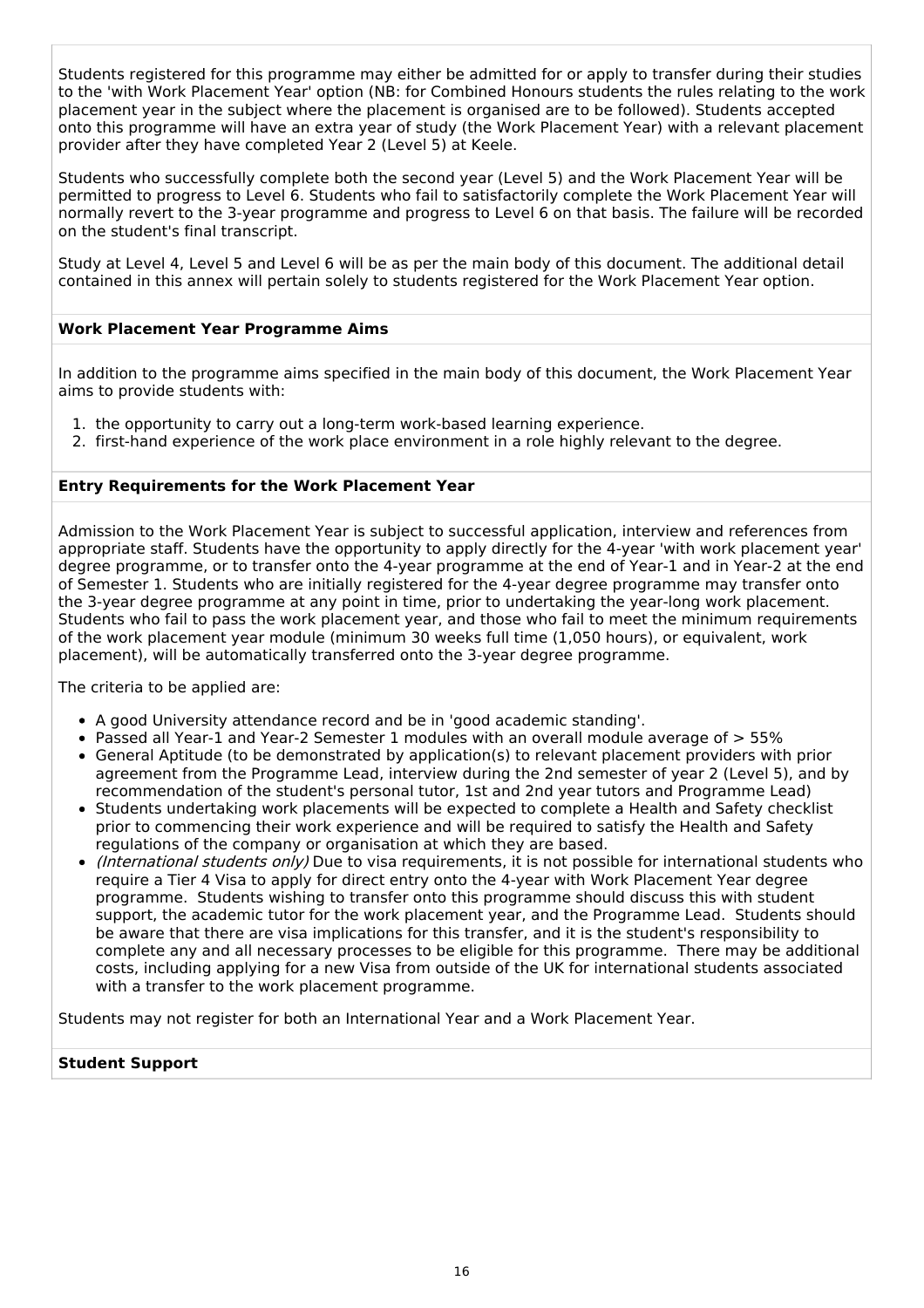Students will be supported whilst on the Work Placement Year via the following methods:

- Regular contact between the student and a named member of staff who will be assigned to the student as their University supervisor. The University supervisor will be in regular contact with the student throughout the year, and be on hand to provide advice (pastoral or academic) and liaise with the Placement supervisor on the student's behalf if required.
- Two formal contacts with the student during the placement year: the University supervisor will visit the student in their placement organization at around the 5 weeks afters placement has commenced, and then visit again (or conduct a telephone/video call tutorial) at around 15 weeks into the placement.
- Weekly supervision sessions will take place with the placement supervisor (or his/her nominee) throughout the duration of the placement.

#### **Learning Outcomes**

In addition to the learning outcomes specified in the main text of the Programme Specification, students who complete the 'with Work Placement Year' option will be able to:

- 1. Critically evaluate their learning from the work placement.
- 2. Explain how the professional environmental sector operates and what skills are needed to develop a career within it.
- 3. Apply academic theory learnt as part of the taught degree to real situations in the work place.

These learning outcomes will be assessed through the non-credit bearing Work Placement Year module (ESC-30042) which involves:

- 1. 10 hours of scheduled learning and teaching activities comprising workshops covering: CV and cover letter production, finding a placement, personal skills audits, internship/placement preparation, and pre-departure briefing including completion of necessary paperwork.
- 2. Mid-Placement Portfolio completion (a strength, weaknesses, opportunities and threats (SWOT) selfanalysis; a personal action plan aimed at strengthening employability skills; and a performance report from the placement host).
- 3. End of placement Portfolio (a reflective diary of the placement experience; and a final performance report from the placement host).

#### **Regulations**

Students registered for the 'with Work Placement Year' option are subject to programme-specific regulations (if any) and the University regulations. In addition, during the Work Placement Year, the following regulations will apply:

- Students undertaking the Work Placement Year must successfully complete the zero-credit rated 'Work Placement Year' module (ESC-30042)
- In order to ensure a high quality placement experience, each placement agency will sign up to a placement contract (analogous to a service level agreement).
- Once a student has been accepted by a placement organisation, the student will make a preplacement visit and a member of staff identified within the placement contract will be assigned as the placement supervisor. The placement supervisor will be responsible for ensuring that the placement experience meets the agreed contract agreed with the University.
- The placement student will also sign up an agreement outlining his/her responsibilities in relation to the requirements of each organisation.

Students will be expected to behave professionally in terms of:

(i) conforming to the work practices of the organisation; and

(ii) remembering that they are representatives of the University and their actions will reflect on the School and have an impact on that organisation's willingness (or otherwise) to remain engaged with the placement.

#### **Additional costs for the Work Placement Year**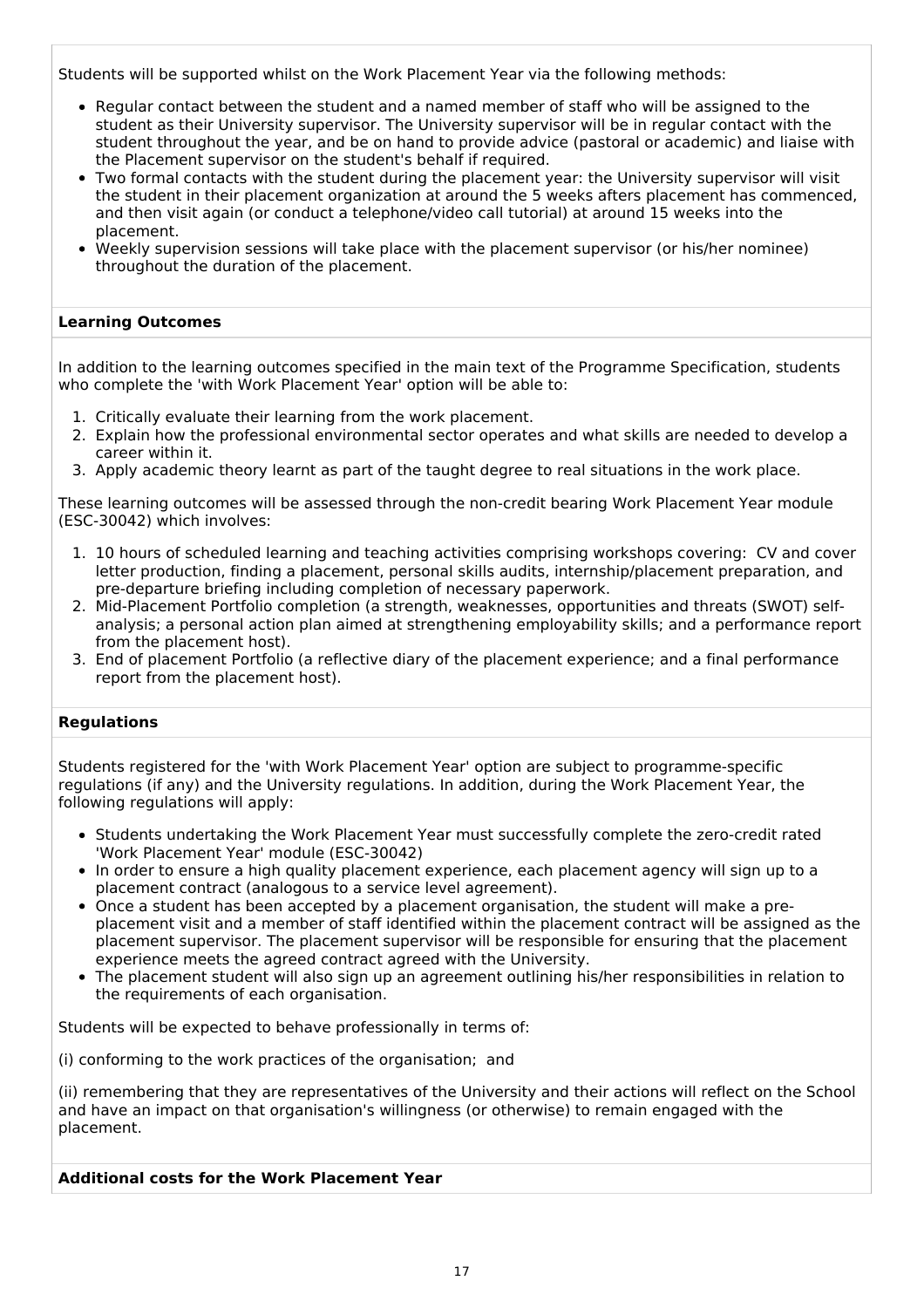Tuition fees for students on the Work Placement Year will be charged at 20% of the annual tuition fees for that year of study, as set out in Section 1. The Work Placement Year can be included in your Student Finance allocation; to find out more about your personal eligibility see: [www.gov.uk](http://www.gov.uk/)

Students will have to bear the costs of travelling to and from their placement provider, accommodation, food and personal costs. Depending on the placement provider additional costs may include parking permits, travel and transport, suitable clothing, DBS checks, and compulsory health checks.

A small stipend may be available to students from the placement provider during the placement but this will need to be explored on a placement-by-placement basis as some organisations, such as charities, may not have any extra money available. Students should budget with the assumption that their placement will be unpaid.

Eligibility for student finance will depend on the type of placement and whether it is paid or not. If it is paid, this is likely to affect student finance eligibility, however if it is voluntary and therefore unpaid, should not affect student finance eligibility. Students are required to confirm eligibility with their student finance provider.

International students who require a Tier 4 visa should check with the Immigration Compliance team prior to commencing any type of paid placement to ensure that they are not contravening their visa requirements.

# **18. Annex - Programme-specific regulations**

### **Programme Regulations: Environmental Science**

| <b>Final Award and Award Titles</b> | BSc (Hons) Environmental Science<br>BSc (Hons) Environmental Science with International Year<br>BSc (Hons) Environmental Science with Work Placement Year |  |
|-------------------------------------|-----------------------------------------------------------------------------------------------------------------------------------------------------------|--|
| Intermediate Award(s)               | Diploma in Higher Education<br>Certificate in Higher Education                                                                                            |  |
| <b>Last modified</b>                | June 2019                                                                                                                                                 |  |
| <b>Programme Specification</b>      | https://www.keele.ac.uk/ga/programmespecifications                                                                                                        |  |

The University's Academic Regulations which can be found on the Keele University website [\(https://www.keele.ac.uk/regulations/](https://www.keele.ac.uk/regulations/)[\)\[1\]](https://scims-api.keele.ac.uk/#_ftn1) apply to and regulate the programme, other than in instances where the specific programme regulations listed below over-ride them. These programme regulations list:

- **Exemptions which are characterised by the omission of the relevant regulation.**
- Variations which are characterised by the replacement of part of the regulation with alternative wording.
- Additional Requirements which set out what additional rules that apply to students in relation to this programme.

The following **exemptions, variations** and **additional requirements** to the University regulations have been checked by Academic Services and have been approved by the Faculty Education Committee.

### **A) EXEMPTIONS**

The clause(s) listed below describe where an exemption from the University's Academic Regulations exists: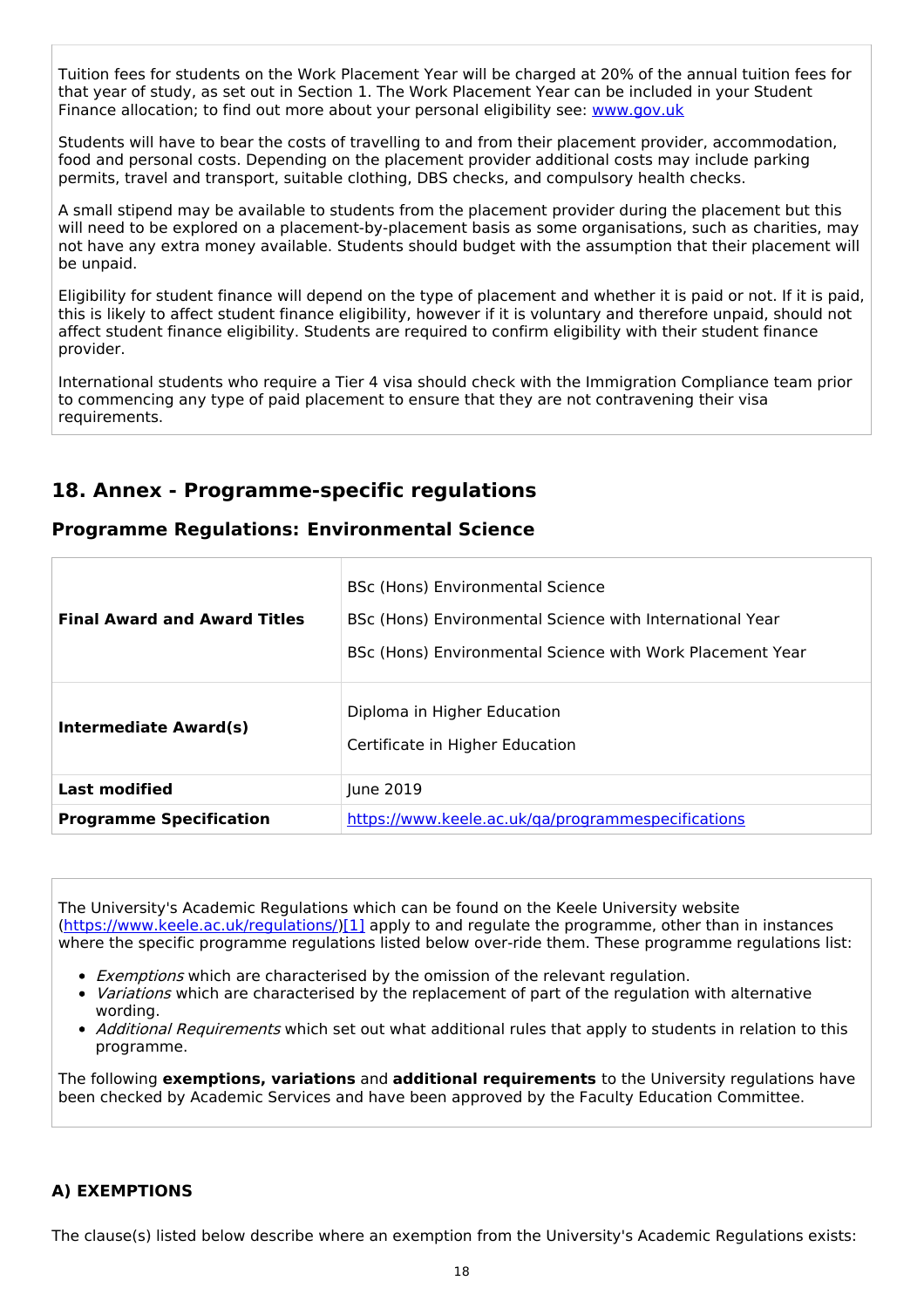For the whole duration of their studies, students on this Programme are exempt from the following regulations:

#### **No exemptions apply.**

### **B) VARIATIONS**

The clause(s) listed below describe where a variation from the University's Academic Regulations exists:

#### **Variation 1: Re-assessment and alternative assessment of missed work**

This programme varies from Regulation C3.12.

Reassessment, or alternative work to replace a missed assessment supported by exceptional circumstances, may sometimes take a different form from the original assessment where it is not feasible to recreate the original circumstances of assessment, for example in the case of fieldwork, group work or peer-assessed activities. Appropriate alternative assessments may be substituted in these situations. Where fieldwork is missed and supported by exceptional circumstances where appropriate students may be given the option of taking the field course the following year or completing alternative assessment.

### **Additional Requirements**

The programme requirements listed below are in addition to the University's Academic Regulations:

#### **Additional requirement 1: Attendance requirements**

Students are required to attend all practical classes, tutorials, seminars, field courses and lectures. Attendance at all these sessions is monitored and checked by the academic support staff. Any absences due to exceptional circumstances should be notified as soon as possible to the School Office who will then pass on this information to tutors, as necessary. Any exceptional circumstances must be notified using the appropriate form following University regulations.Students who display a poor attendance record for no good reason are likely to be subject to disciplinary action.In addition, when taking modules from subjects other than those in the School of Geography, Geology and the Environment students must inform themselves of, and abide by, any additional attendance and notification requirements of that particular School.

Self-certification of illness as a reason for absence from compulsory classes will be accepted for no more than three occasions per Semester. Any subsequent absence for reasons of illness must be accompanied by a doctor's note.

Individual modules within the Environmental Science programmes have specific attendance regulations:

#### **Life Science (LSC) module attendance**

Attendance at practical classes, tutorials and seminars is compulsory in the School of Life Sciences. Registers will be taken at all compulsory sessions. It is the student's responsibility to ensure that they are recorded on the register as present. The office should be contacted by telephone on (01782) 733028 or (01782) 733677 or by e-mail at lifesci-office@keele.ac.uk as soon as possible to report an absence.

Failure to attend one compulsory session without good cause will result in an informal warning letter from the year tutor. Failure to attend any subsequent sessions without good cause will lead to the issuing of a formal warning from the Head of School. A maximum of two formal warnings will be issued and a fourth absence will result in a 3rd and final warning from the Director of Academic Services, which could result in the requirement to **withdraw** from the University.

The following School (Life Sciences) regulations will also apply:

- A student who is absent without good cause from 50% or more of the compulsory sessions in any module may be deemed to have failed the module.
- Self-certification of illness as a reason for absence from compulsory classes will be accepted for no more than two classes per module. Any subsequent absence for reasons of illness must be accompanied by a doctor's note.

### **Chemical Science (CHE) module attendance**

Attendance at practical sessions is compulsory. **You cannot pass Introductory Environmental Chemistry unless you gain a mark of at least 40% for the practical component of the module.** Unsatisfactory attendance will result in automatic failure of the module. Students who fail Introductory Environmental Chemistry will need to re-take the module the following academic year and will be **charged additional fees** to do so. You must arrive in good time for the commencement of laboratory sessions and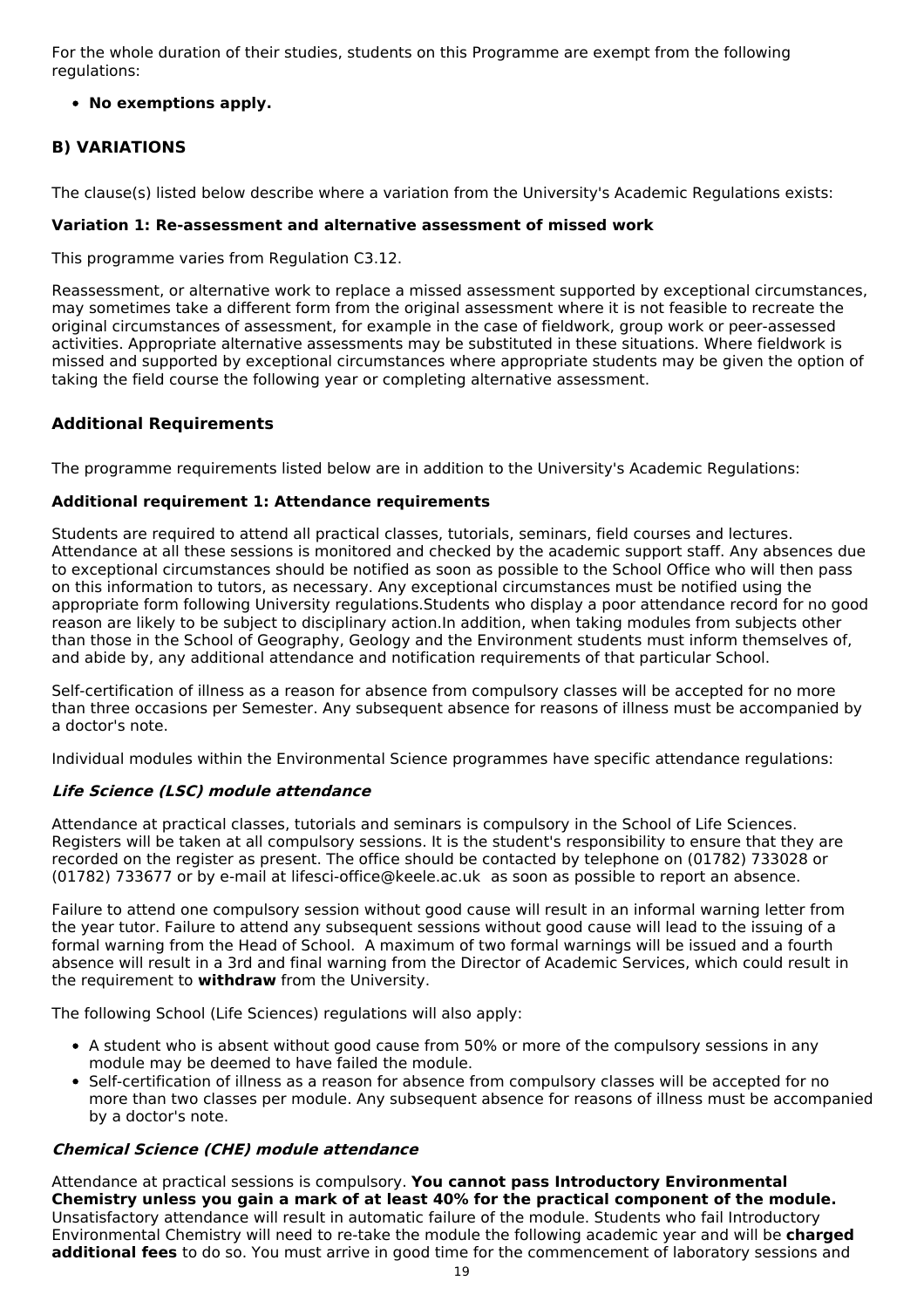may only leave prior to the end time with the express permission of the academic staff member in charge of the laboratory.

#### **Additional requirement 2: Regulations governing fieldwork**

Students are expected to read the online Safety Handbook for the School of Geography, Geology and the Environment at registration in Year 1. Students are required to sign an agreement that they have read the Safety Handbook, and that they will abide by the rules and regulations governing the efficient working, safety and welfare of all members both within the School and in the field

Students are required to follow all instructions provided by course staff within the Safety and Field Course Handbooks and in person in the field.This includes instructions given be postgraduate demonstrators. Students must make staff aware of any pre-existing medical conditions or other issues that may be relevant to field course safety prior to attending the field course.

Students, who by thoughtless actions or rowdy behaviour put the course, other students and the reputation of the University in jeopardy, will be immediately sent home to face disciplinary procedures by the University. Additionally, they will be required to attend the next scheduled field course as a re-assessment and at their own expense. Examples of serious misconduct include: wilful damage to property, injury to persons, ingestion of alcohol or illegal substances in the field so as to endanger themselves or other members of the course, improper use of safety equipment and/or failure to attend commitments.

#### **Additional requirement 3: Form and submission of in-course assessments**

The form and submission of coursework are determined by module leaders and announced in module documentation. Unless otherwise stated, work should be word processed. Students must familiarise themselves with the module documentation for information about how specific coursework assessments should be submitted. When taking modules from subjects other than those from within Geography, Geology and the Environment, students must inform themselves of, and abide by, the assessment and submission requirements of that School.

In the absence of agreed exceptional circumstances, work submitted late but within one week of the deadline will be marked to a maximum of 40%. Work submitted more than one week late will be given a mark of zero. Requests for extensions to deadlines should be made to the relevant module tutor and the Programme Director in advance of the coursework deadline using the University's exceptional circumstances online system.

Marks indicated on returned work are provisional and subject to change until ratified by the appropriate examination board. Although marked assignments are returned to students to provide feedback, any work that counts towards the final degree result has to be made available for consultation by the External Examiner at the end of the programme. Students must be in a position to be able to resubmit work in good condition when required by the School.

#### **Additional requirement 4: Field work expenses**

Fieldwork is a compulsory part of the Environmental Science degree programme and forms components of assessed modules. The University provides significant financial support for the compulsory fieldwork elements of the degree programme and the costs of travel and accommodation for compulsory field courses are fully paid for by the University up to and including Year 2.

ALL Environmental Science students undertake an independent research project in their final year, which MAY include fieldwork. Students are responsible for organising their own transport and accommodation as well as paying any costs incurred whilst carrying out fieldwork. These costs are extremely variable as they are dependent on where the student carries out their project. Costs are minimal if the project work is undertaken in the students' local area.

[\[1\]](https://scims-api.keele.ac.uk/#_ftnref1) References to University Regulations in this document apply to the content of the University's Regulatory Framework as set out on the University website here <https://www.keele.ac.uk/regulations/>.

### **Version History**

### **This document**

**Date Approved:** 28 March 2022

### **What's Changed**

Removal of optional module ESC-30020 Water Resources